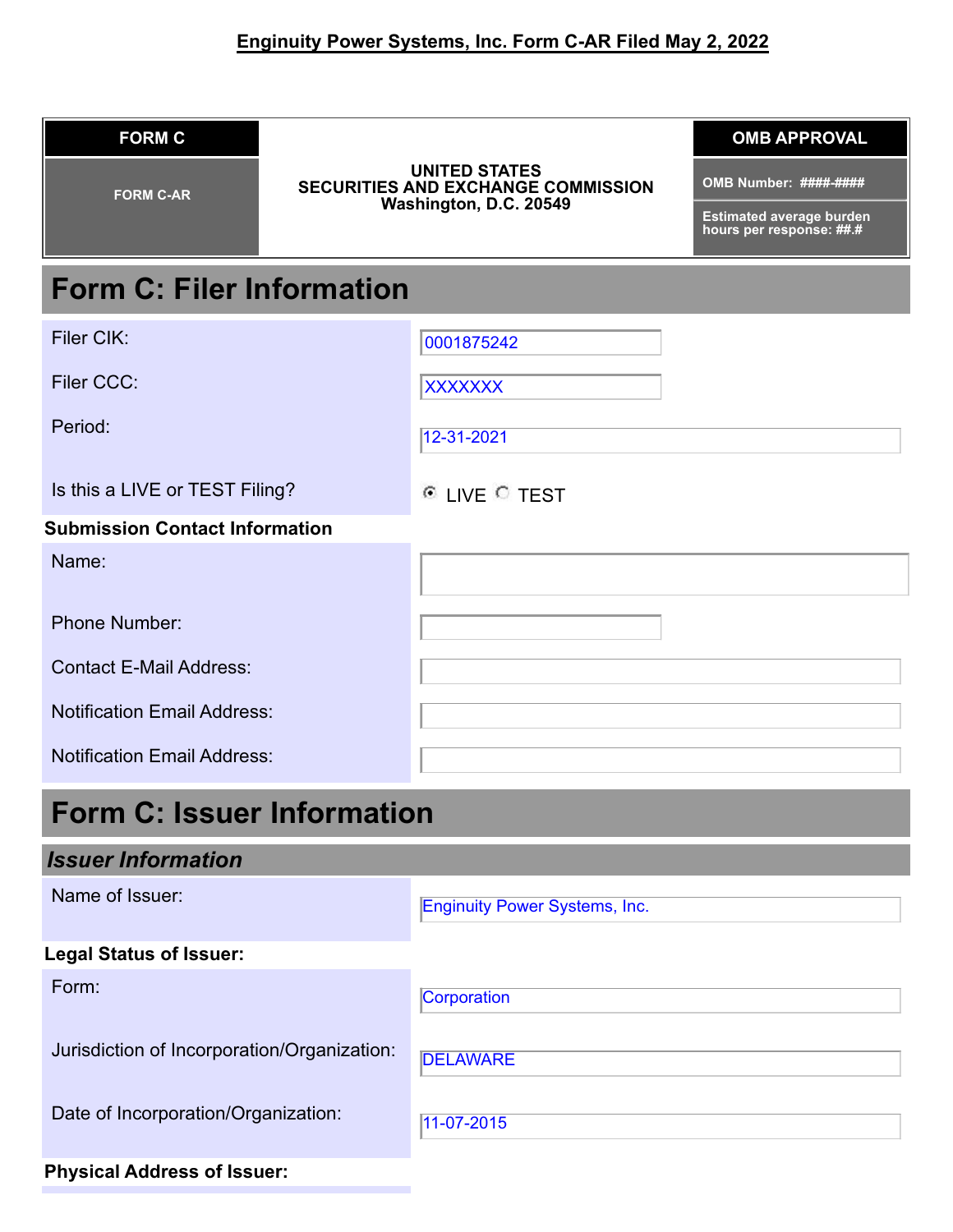# **Enginuity Power Systems, Inc. Form C-AR Filed May 2, 2022 (continued)**

| Address 1:               | 730 S. Washington Street          |
|--------------------------|-----------------------------------|
| City:                    | Alexandria                        |
| State/Country:           | <b>VIRGINIA</b>                   |
| Mailing Zip/Postal Code: | 22314                             |
| Website of Issuer:       | https://enginuitypowersystems.com |
| Is there a Co-issuer?    | $C$ Yes $C$ No                    |

# **Form C: Annual Report Disclosure Requirements**

# *Annual Report Disclosure Requirements*

| <b>Current Number of Employees:</b>                        | 36.00       |
|------------------------------------------------------------|-------------|
| Total Assets Most Recent Fiscal Year-end:                  | 8732683.00  |
| Total Assets Prior Fiscal Year-end:                        | 8158686.00  |
| Cash and Cash Equivalents Most Recent<br>Fiscal Year-end:  | 2214960.00  |
| Cash and Cash Equivalents Prior Fiscal<br>Year-end:        | 1558124.00  |
| <b>Accounts Receivable Most Recent Fiscal</b><br>Year-end: | 526442.00   |
| <b>Accounts Receivable Prior Fiscal Year-</b><br>end:      | 723406.00   |
| Short-term Debt Most Recent Fiscal Year-<br>end:           | 2823912.00  |
| Short-term Debt Prior Fiscal Year-end:                     | 12781435.00 |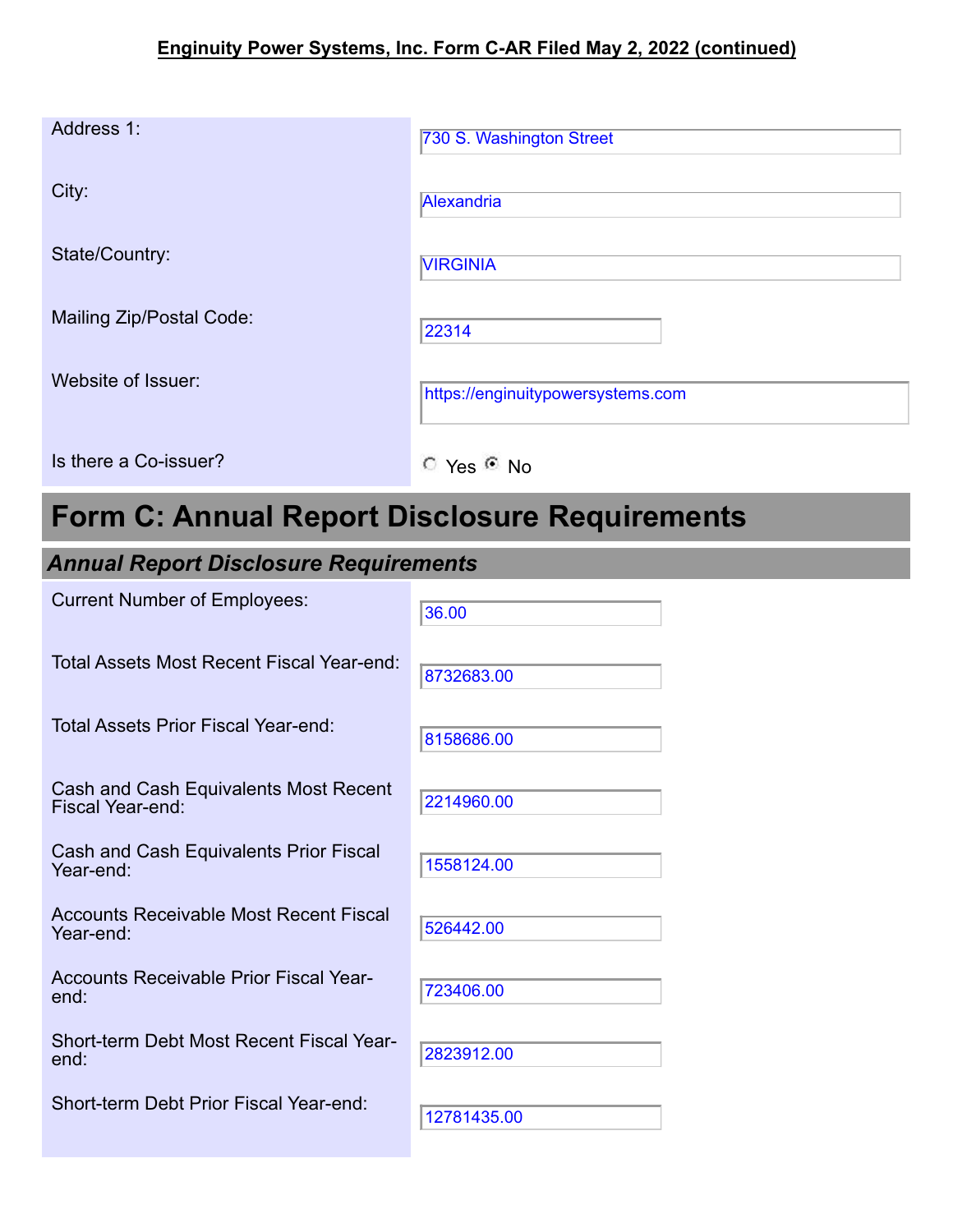| Long-term Debt Most Recent Fiscal Year-<br>end:    | 12638476.00 |
|----------------------------------------------------|-------------|
| Long-term Debt Prior Fiscal Year-end:              | 1517683.00  |
| Revenue/Sales Most Recent Fiscal Year-<br>end:     | 9362531.00  |
| Revenue/Sales Prior Fiscal Year-end:               | 5625363.00  |
| Cost of Goods Sold Most Recent Fiscal<br>Year-end: | 6463526.00  |
| Cost of Goods Sold Prior Fiscal Year-end:          | 4073010.00  |
| Taxes Paid Most Recent Fiscal Year-end:            | 0.00        |
| Taxes Paid Prior Fiscal Year-end:                  | 0.00        |
| Net Income Most Recent Fiscal Year-end:            | -2223383.00 |
| Net Income Prior Fiscal Year-end:                  | -2214501.00 |

# **Form C: Signature**

Title:

*Signature* **Pursuant to the requirements of Sections 4(a)(6) and 4A of the Securities Act of 1933 and Regulation Crowdfunding (§ 227.100-503), the issuer certifies that it has reasonable grounds to believe that it meets all of the requirements for filing on Form C and has duly caused this Form to be signed on its behalf by the duly authorized undersigned.**

| Issuer:    | <b>Enginuity Power Systems, Inc.</b>                                                                   |
|------------|--------------------------------------------------------------------------------------------------------|
| Signature: | Jacques Beaudry-Losique                                                                                |
| Title:     | CEO, Principal Executive Officer and Director, Principal<br>Financial Officer and Principal Accounting |

**Pursuant to the requirements of Sections 4(a)(6) and 4A of the Securities Act of 1933 and Regulation Crowdfunding (§ 227.100-503), this Form C has been signed by the following persons**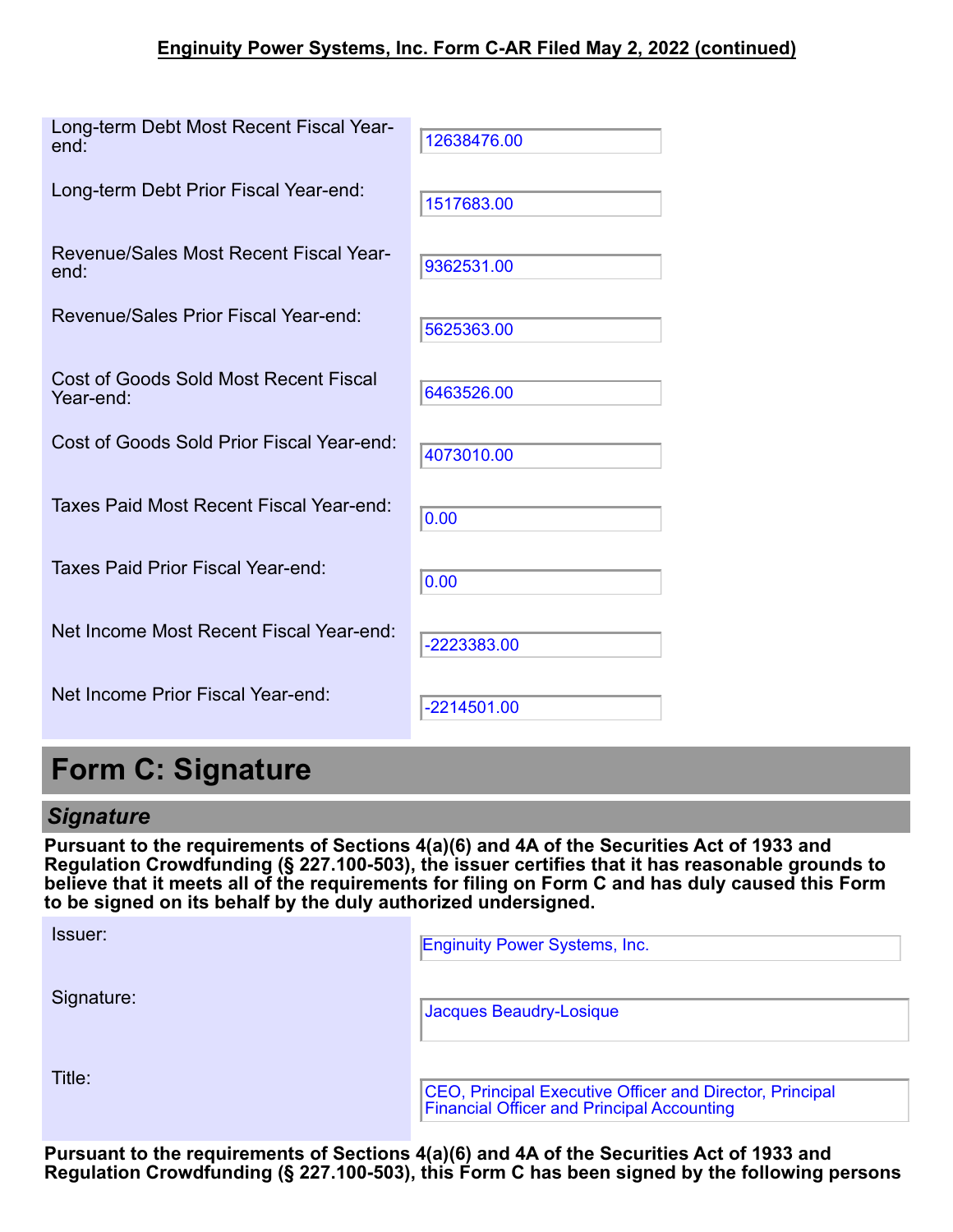# **in the capacities and on the dates indicated.**

| Signature: | <b>Jacques Beaudry Losique</b>                                                                         |
|------------|--------------------------------------------------------------------------------------------------------|
| Title:     | CEO, Principal Executive Officer and Director, Principal<br>Financial Officer and Principal Accounting |
| Date:      | $ 05-02-2022 $                                                                                         |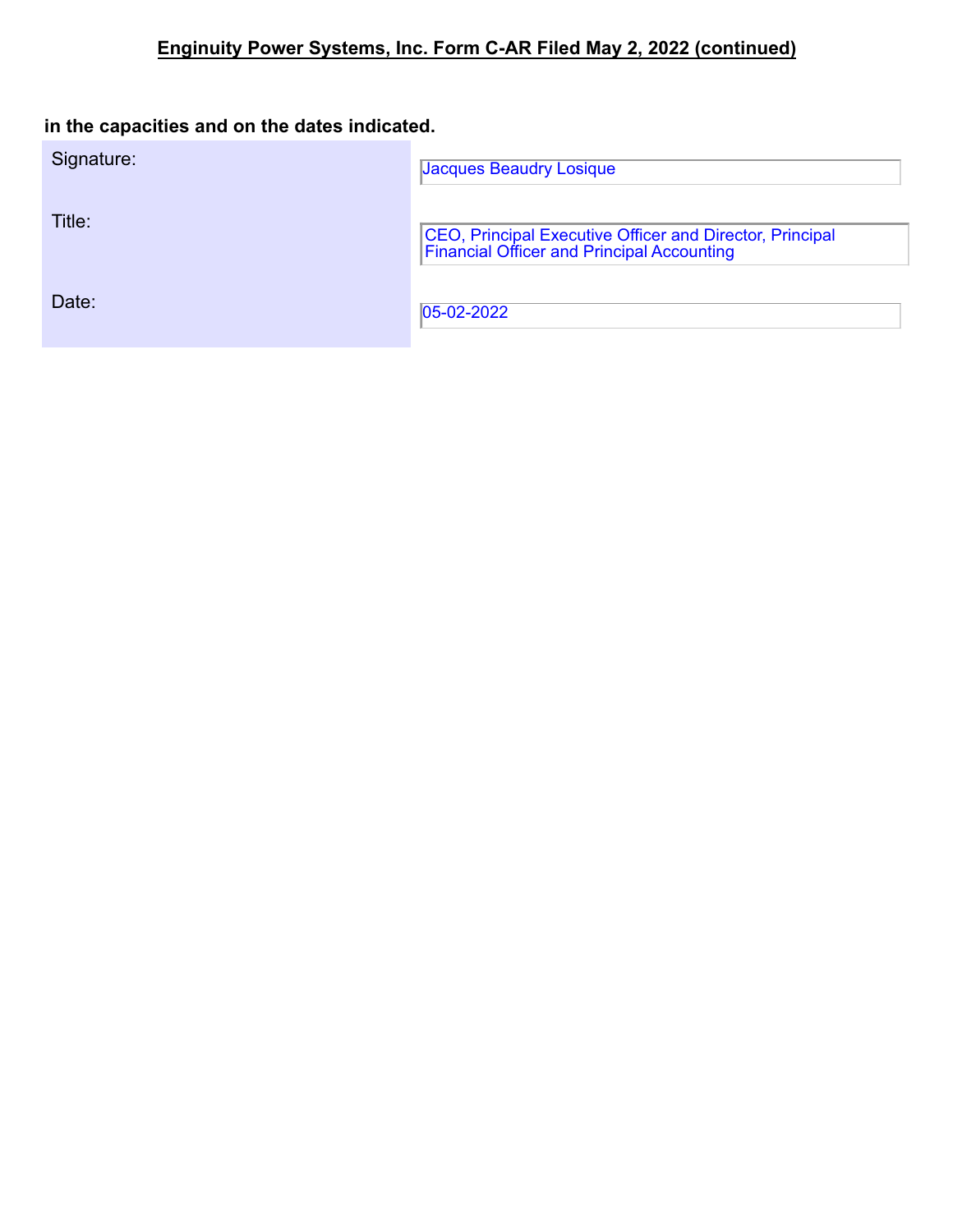### **UNITED STATES**

# **SECURITIES AND EXCHANGE COMMISSION**

## **Washington, DC 20549**

# **FORM C-AR**

## **UNDER THE SECURITIES ACT OF 1933**

#### **(Mark One)**

 $\Box$  Form C: Offering Statement

- □ Form C-U: Progress Update:
- $\Box$  Form C/A: Amendment to Offering Statement:  $\Box$  Check box if Amendment is material and investors must reconfirm within five business days.
- xForm C-AR: Annual Report
- $\Box$  Form C-AR/A: Amendment to Annual Report
- $\Box$  Form C-TR: Termination of Reporting

#### *Name of Issuer*

Enginuity Power Systems, Inc.

#### *Legal status of issuer*

Corporation

*Jurisdiction of Incorporation/Organization*

Delaware

#### *Date of organization*

November 7, 2015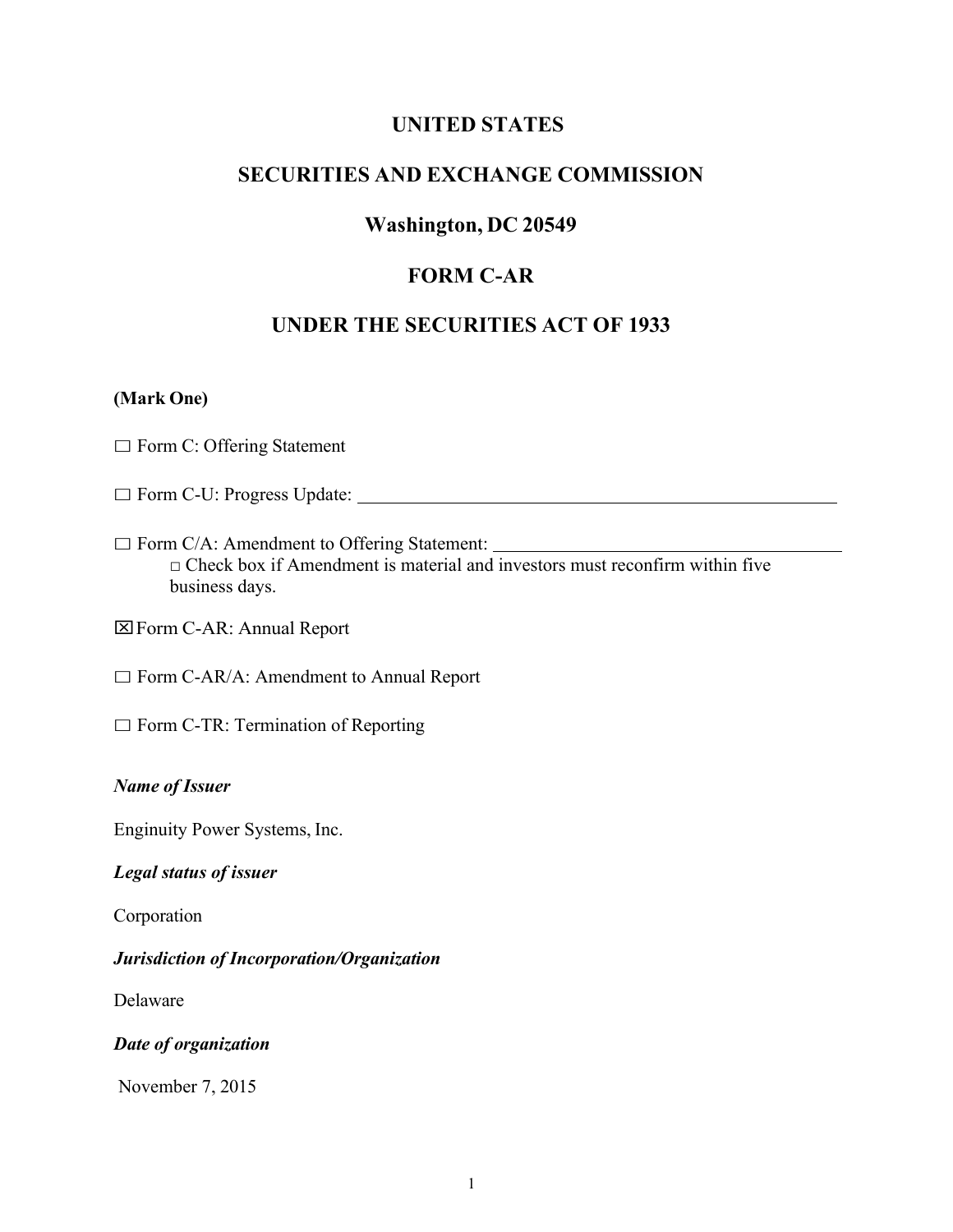# *Physical address of issuer*

730 S. Washington Street, Alexandria, VA 22314

# *Website of issuer*

https://enginuitypowersystems.com

# *Current number of employees*

36

|                            | Most recent fiscal year-end | Prior fiscal year-end |
|----------------------------|-----------------------------|-----------------------|
| <b>Total Assets</b>        | \$8,732,683                 | \$8,158,686           |
| Cash & Cash Equivalents    | \$2,214,960                 | \$1,558,124           |
| <b>Accounts Receivable</b> | \$526,442                   | \$723,406             |
| Short-term Debt            | \$2,823,912                 | \$12,781,435          |
| Long-term Debt             | \$12,638,476                | \$1,517,683           |
| Revenue/Sales              | \$9,362,531                 | \$5,625,363           |
| Cost of Goods Sold         | \$6,463,526                 | \$4,073,010           |
| <b>Taxes Paid</b>          | \$0                         | \$0                   |
| Net Income                 | $-$ \$2,223,383             | $-$ \$2,214,501       |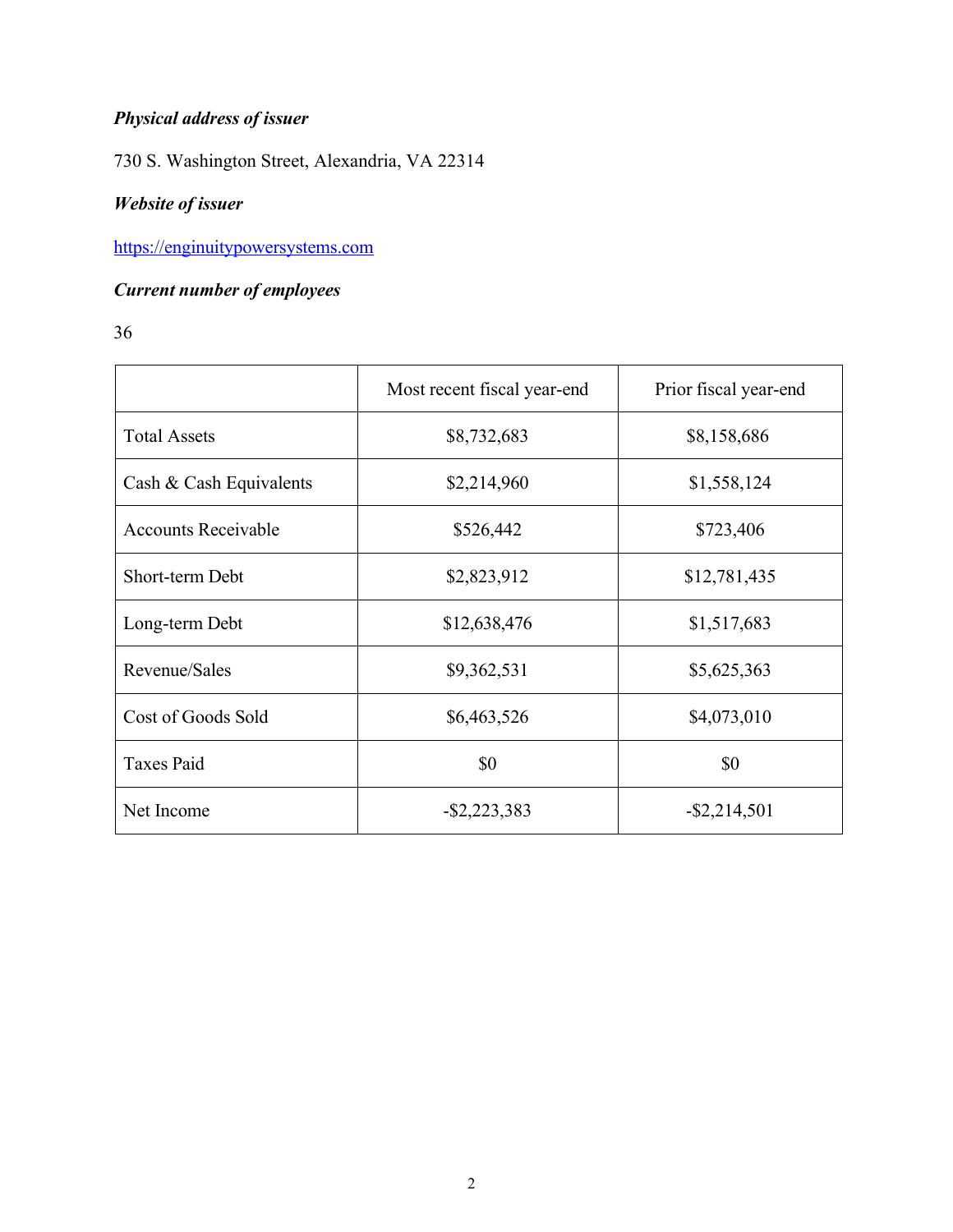# **May 2, 2022**

# **Form C-AR**

# **Enginuity Power Systems, Inc.**

This Form C-AR (including the cover page and all exhibits attached hereto, the "Form C-AR" is being furnished by Enginuity Power Systems, Inc., a Delaware corporation (the "Company", as well as references to "we", "us" or "our") for the sole purpose of providing certain information about the Company as required by the Securities and Exchange Commission ("SEC").

**No federal or state securities commission or regulatory authority has passed upon the accuracy or adequacy of this document. The U.S. Securities and Exchange Commission does not pass upon the accuracy or completeness of any disclosure document or literature. The Company is filing this Form C-AR pursuant to Regulation CF (§ 227.100 et seq.) which requires that it must file a report with the Commission annually and post the report on its website at https://enginuitypowersystems.com no later than 120 days after the end of each fiscal year covered by the report. The Company may terminate its reporting obligations in the future in accordance with Rule 202(b) of Regulation CF (§ 227.202(b)) by 1) being required to file reports under Section 13(a) or Section 15(d) of the Exchange Act of 1934, as amended, 2) filing at least one annual report pursuant to Regulation CF and having fewer than 300 holders of record, 3) filing annual reports for three years pursuant to Regulation CF and having assets equal to or less than \$10,000,000, 4) the repurchase of all the Securities sold pursuant to Regulation CF by the Company or another party, or 5) the liquidation or dissolution of the Company.**

The date of this Form C-AR is May 2, 2022.

#### THIS FORM C-AR DOES NOT CONSTITUTE AN OFFER TO PURCHASE OR SELL SECURITIES.

#### *Forward Looking Statement Disclosure*

*This Form C-AR and any documents incorporated by reference herein or therein contain forward-looking statements and are subject to risks and uncertainties. All statements other than statements of historical fact or relating to present facts or current conditions included in this Form C-AR are forward-looking statements. Forward-looking statements give the Company's current reasonable expectations and projections relating to its financial condition, results of operations, plans, objectives, future performance and business. You can identify forward-looking statements by the fact that they do not relate strictly to historical or current facts. These statements may include words such as "anticipate," "estimate," "expect," "project," "plan," 4 "intend," "believe," "may," "should," "can have," "likely" and other words and terms of similar meaning in connection with any discussion of the timing or nature of future operating or financial performance or other events.*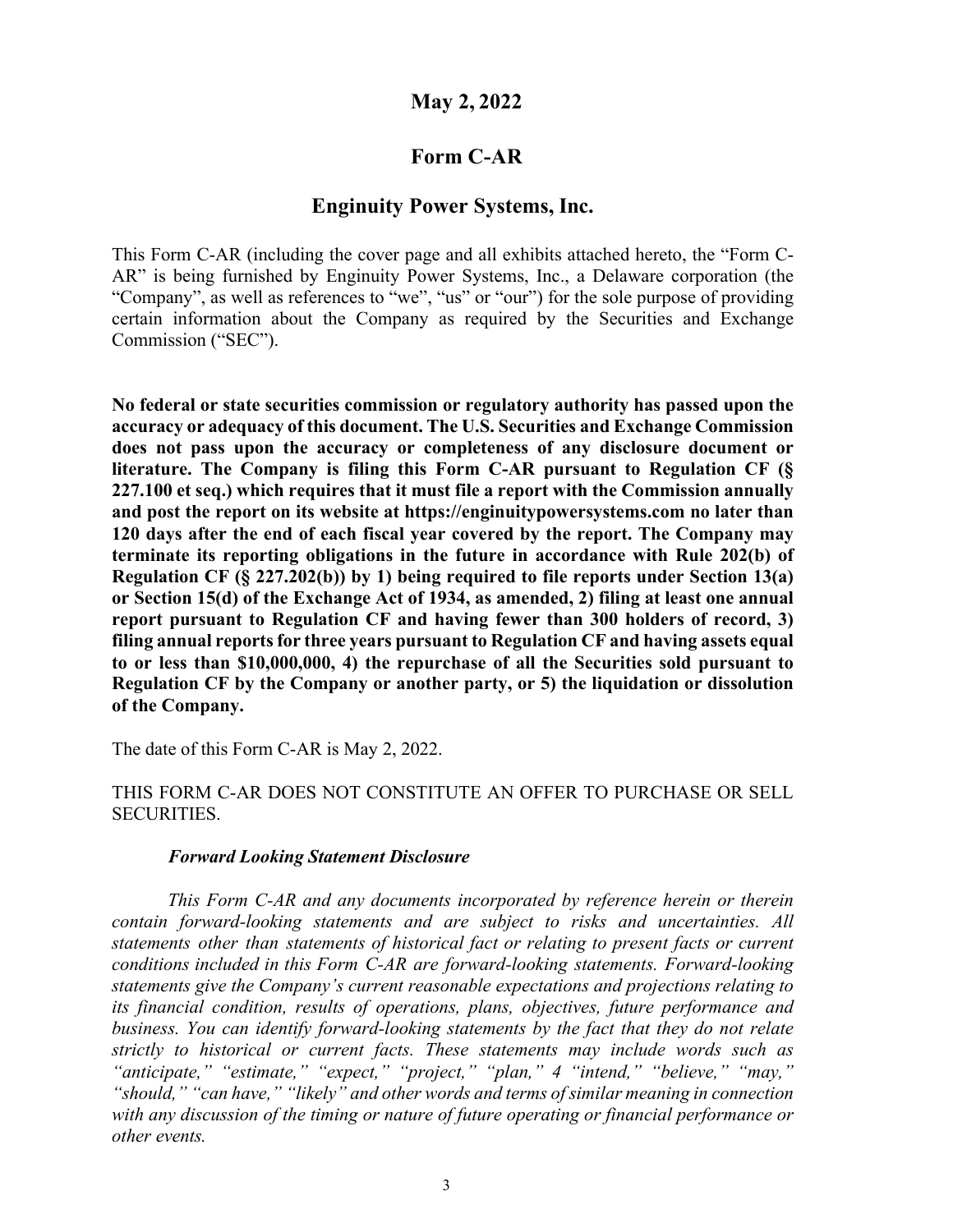*The forward-looking statements contained in this Form C-AR and any documents incorporated by reference herein or therein are based on reasonable assumptions the Company has made in light of its industry experience, perceptions of historical trends, current conditions, expected future developments and other factors it believes are appropriate under the circumstances. As you read and consider this Form C-AR, you should understand that these statements are not guarantees of performance or results. They involve risks, uncertainties (many of which are beyond the Company's control) and assumptions. Although the Company believes that these forward-looking statements are based on reasonable assumptions, you should be aware that many factors could affect its actual operating and financial performance and cause its performance to differ materially from the performance anticipated in the forward-looking statements. Should one or more of these risks or uncertainties materialize, or should any of these assumptions prove incorrect or change, the Company's actual operating and financial performance may vary in material respects from the performance projected in these forward- looking statements.*

*Any forward-looking statement made by the Company in this Form C-AR or any documents incorporated by reference herein or therein speaks only as of the date of this Form C-AR. Factors or events that could cause our actual operating and financial performance to differ may emerge from time to time, and it is not possible for the Company to predict all of them. The Company undertakes no obligation to update any forward-looking statement, whether as a result of new information, future developments or otherwise, except as may be required by law.*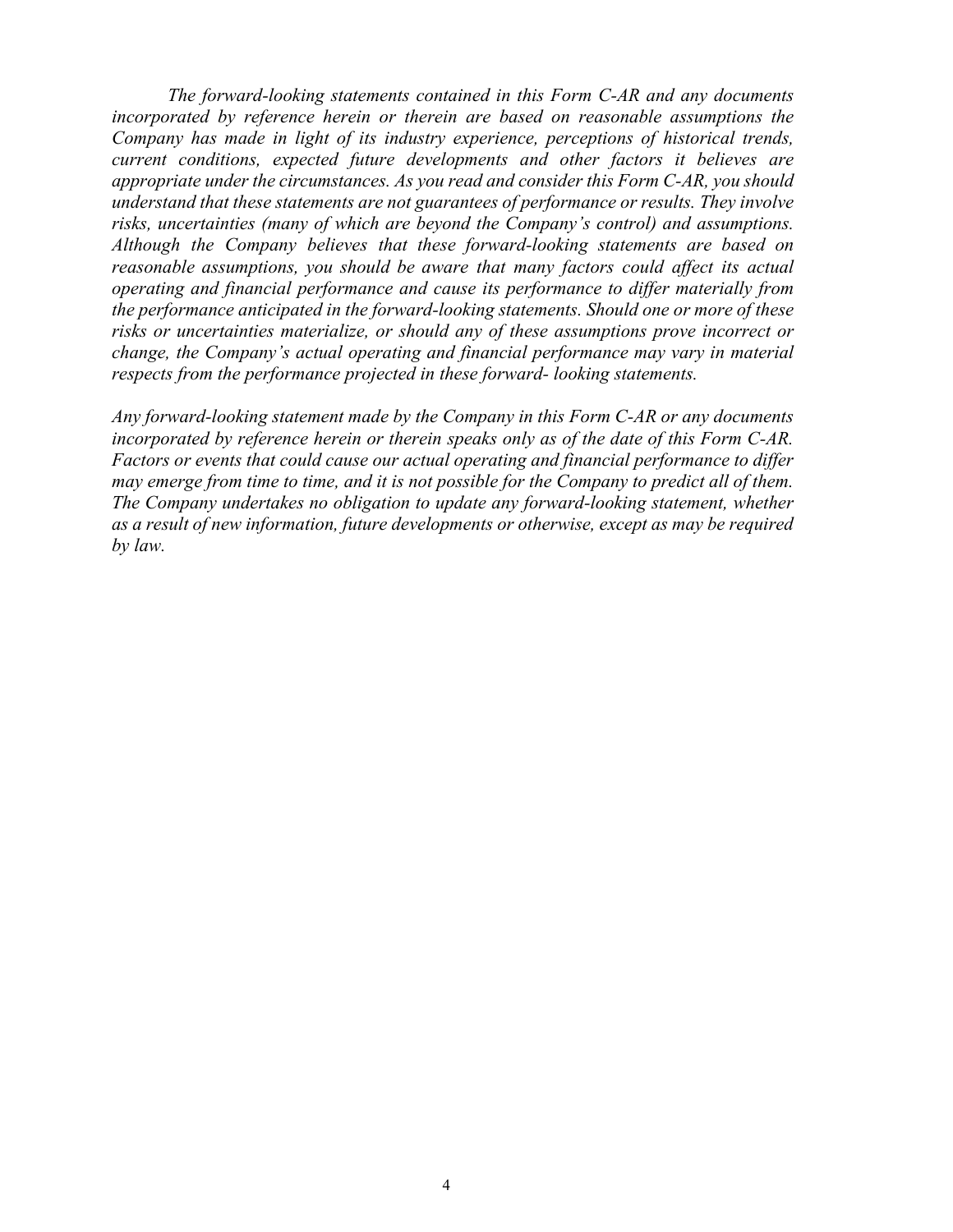# **Table of Contents**

| The Company and its Business                              |  |
|-----------------------------------------------------------|--|
|                                                           |  |
|                                                           |  |
|                                                           |  |
|                                                           |  |
| The Team                                                  |  |
|                                                           |  |
| <b>Risk Factors</b>                                       |  |
|                                                           |  |
| Ownership and Capital Structure; Rights of the Securities |  |
|                                                           |  |
|                                                           |  |
| <b>Financial Information</b>                              |  |
|                                                           |  |
|                                                           |  |
| Liquidity and Capital Resources                           |  |
|                                                           |  |
|                                                           |  |
|                                                           |  |

Exhibit A - Financial Statements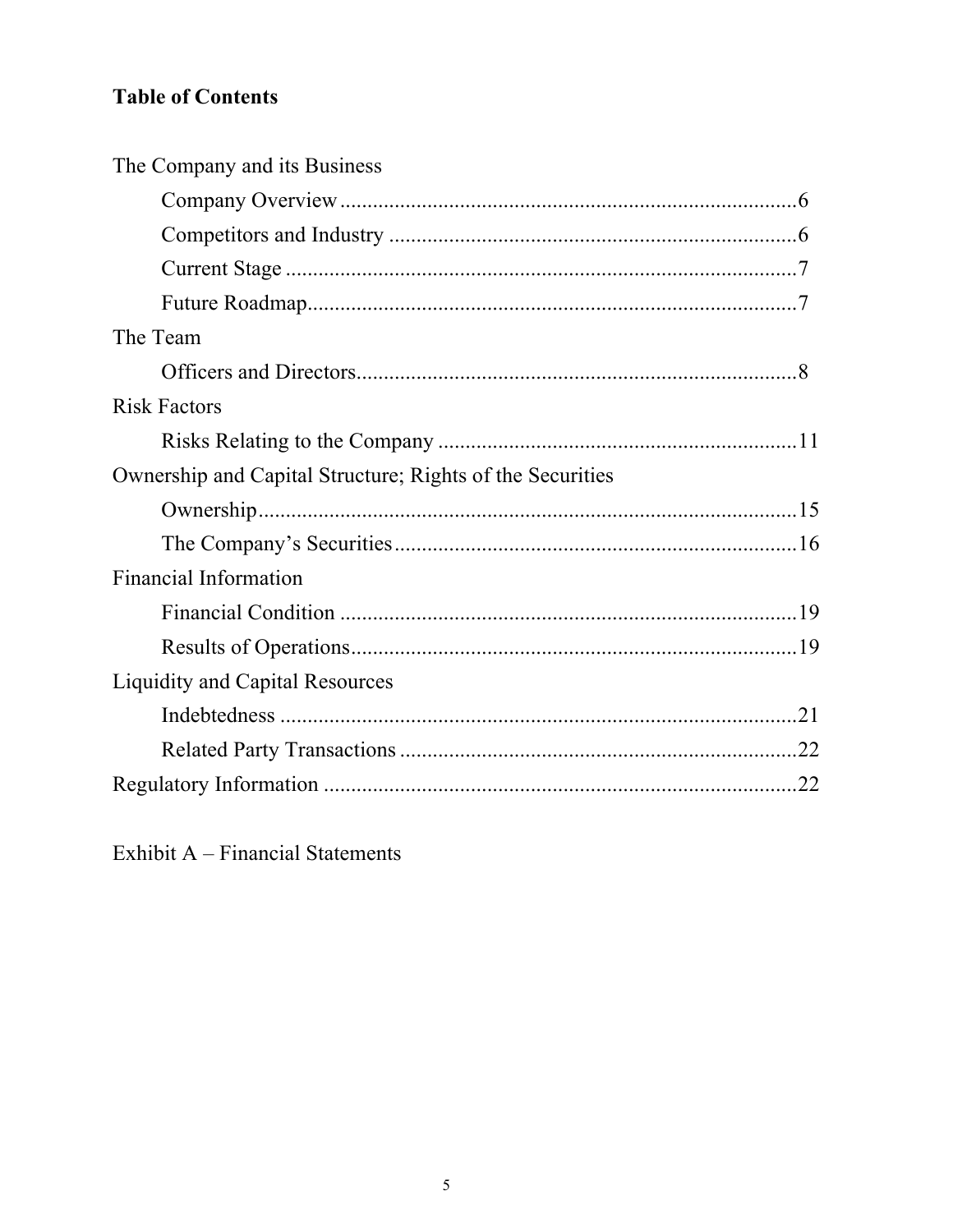# **Company:**

**Company:** Enginuity Power Systems, Inc. **Address:** 730 S. Washington Street, Alexandria, VA 22314 **State of Incorporation:** DE **Date Incorporated:** November 7, 2015

# **The Company and its Business**

#### *Company Overview*

Business: Enginuity Power Systems, Inc. (the "Company", as well as references to "Enginuity", "we", "us", or "our") is a cleantech company focused on producing clean, lowcarbon energy through an innovative, highly efficient, scalable private generation system for home and small businesses. This platform, which includes our E|ONE and E|TWO units (which we refer to as our "E-Series"), provides users with electricity, hot water and heat – and can integrate with solar panels and batteries. The E|ONE can serve up to 80 million homeowners and the E|TWO can serve up to 8 million small businesses in the US alone. These units can also be scaled or paralleled for larger applications. To date, Enginuity has generated approximately \$15.0 million in revenues (almost exclusively from our Katech Engineering LLC ("Katech") subsidiary, which generates revenues unrelated to the E|ONE). Enginuity's E|ONE and |TWO systems are not currently available commercially.

Enginuity originally incorporated as Warren Engine Company in 2015 in Virginia, and was reincorporated in Delaware in March 2020 under the name Enginuity Power Systems, Inc.

Business Model: Enginuity develops proprietary products until they reach commercialization, works through third parties for large scale manufacturing and assembly, and sells these products through existing business channels. Enginuity also expects to generate future service revenues through US government contracts and parts and service revenues through its wholly owned subsidiary, Katech Engineering LLC.

Today, Enginuity has 22 granted US patents and 10 pending patent applications.

Corporate Structure: Enginuity is a Delaware corporation that is majority owned by its founders. In February 2020, Enginuity purchased Katech Engineering LLC, a worldrenowned engine builder, manufacturing, and testing facility. Enginuity is the sole shareholder of Katech. This acquisition allowed Enginuity to accelerate our product development and commercialization program, while generating cash and reducing costs.

#### *Competitors and Industry*

**General Industry:** Enginuity is in the clean energy equipment and services business, and has created a new multi-functional energy device at the intersection of HVAC equipment,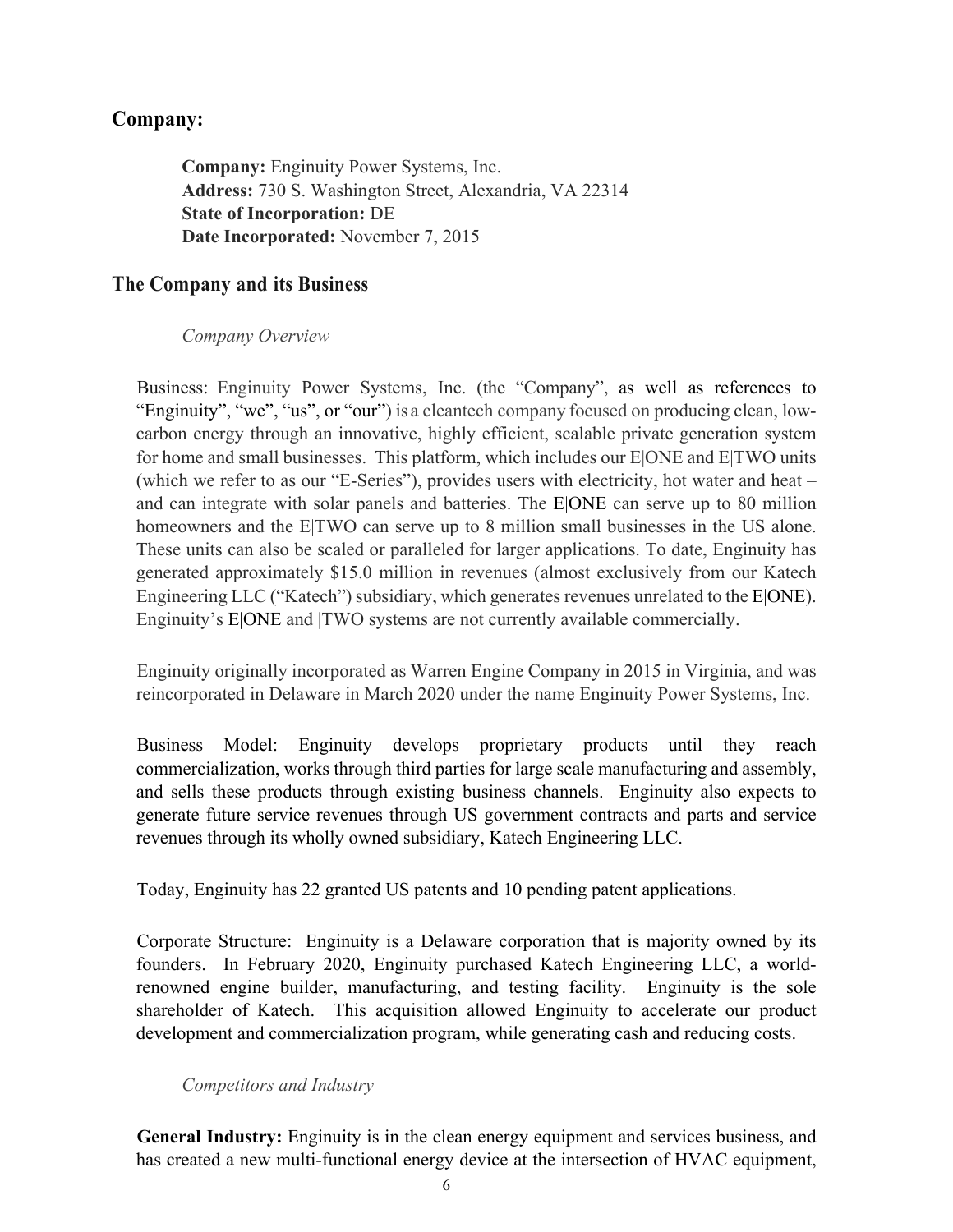home standby generation, portable generation, and distributed energy/smart grid, markets that together are projected to exceed \$290 billion by the end of the current decade.

**Dominating players:** In the opinion of Enginuity's management, there are no dominating players competing directly against Enginuity's E-Series products. Each of the sectors above include multiple players, generally specialized in one of the areas mentioned above. For example, Generac dominates the standby generation market, Carrier leads the HVAC market, Honda and Briggs and Stratton are leaders in the portable generation market, and various players (GE, Siemens, Capstone Turbines) lead the distributed energy market, but very few compete in the size class we are in.

Enginuity's E-Series combines the best features of each of those manufacturers· products into a single all-in-one appliance.

**Direct and indirect competitors:** Closest direct competitors include Yanmar, Lochinvar (an AO Smith subsidiary) and Ecopower. While Yanmar and Ecopower are private, Lochinvar, which was sold to AO Smith for \$418 million in 2011. Indirect competitors include the players listed above.

*Current Stage and Roadmap*

#### Current Stage

Enginuity has built and tested multiple working prototypes over thousands of hours, and has completed more than 85% of our commercialization efforts for its E|ONE home power system. Enginuity has been awarded a \$4 million US Department of Defense contract to build multiple Ruggedized Integrated Hybrid Gen Sets (RIHGS system) that are based on engine technology similar to that powering the E|ONE, is expecting a \$4 million award in 2022, and is working toward a \$10+ million follow-on award to ramp up toward a product acquisition line in 2024 or 2025.

Enginuity has begun real world testing to support E|ONE commercial certification activities, and expect first steps toward product certification in H1 2022.

#### Future Roadmap

The Company's next key steps are to:

- Expand the range of fuels qualified to power the E|ONE, to include hydrogen blends; test and validate a hydrogen blend in our power device in 2022;
- Deploy early E|ONE commercial units through builders and developers across multiple US climate zones;
- Finalize agreements with E|ONE manufacturing and distribution partners; and
- Finalize commercial product in 2022 with target to begin shipping units in early 2024. Enginuity plans to accept initial orders in late 2022.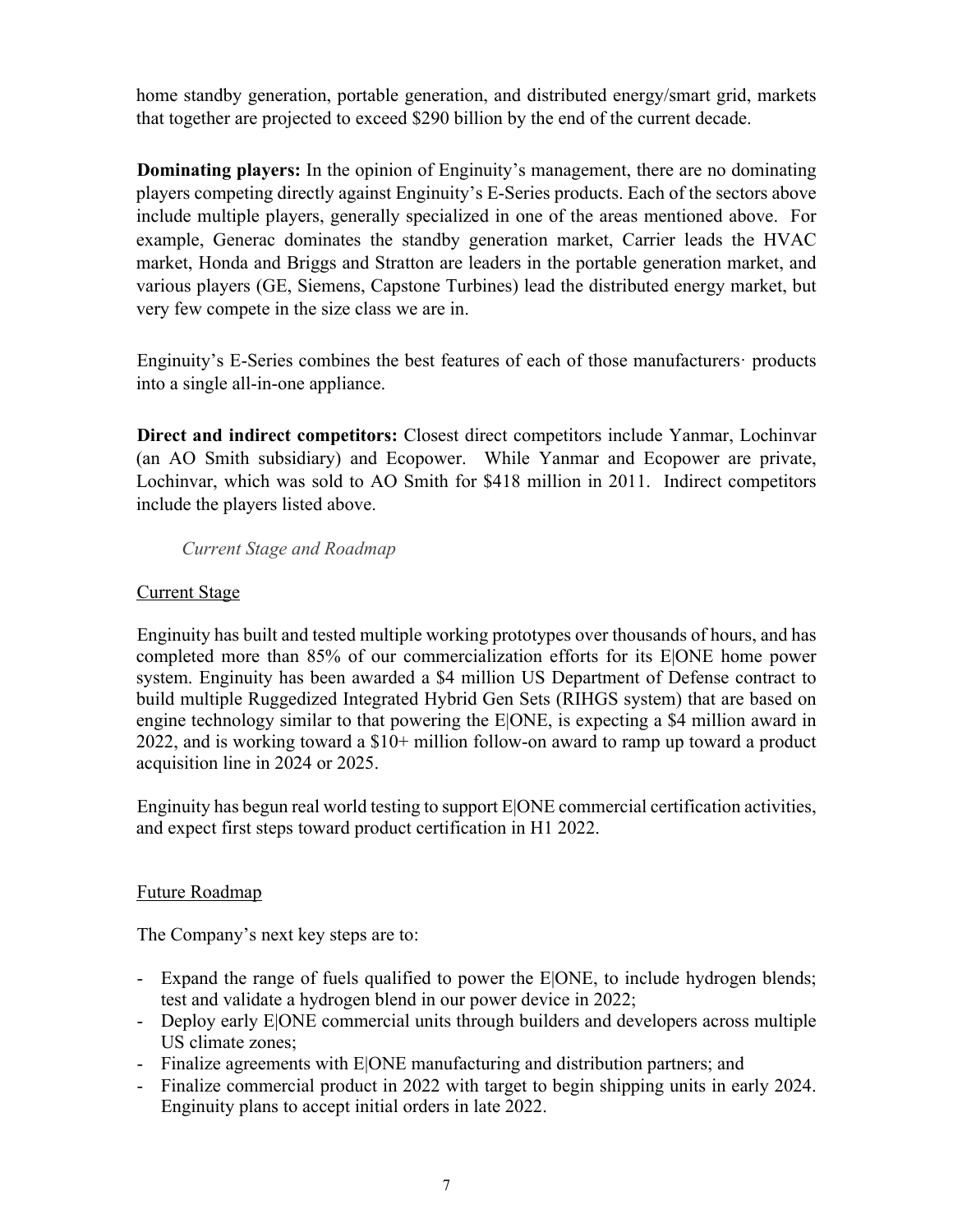#### **The Team**

Officers and Directors

**Name:** Jacques Beaudry-Losique

Jacques Beaudry-Losique's current primary role is with the Issuer.

Positions and offices currently held with the issuer:

- **Position:** Chief Executive Officer (CEO) **Dates of Service:** July 22, 2019 - Present **Responsibilities:** Jacques was appointed to the Board in March 2021. As CEO, Jacques manages all the Company's activities on a day-to-day basis and periodically informs the Board of progress. Jacques is also heavily involved in raising capital for the Company, as well as obtaining government funds, because of his government experience. Jacques is paid \$220,000 base salary per year for his services, and he owns 40,000 restricted stock units ("RSUs") and 50,000 warrants. The Company does not have prescribed compensation schemes tied to equity as this point, and equity instruments are granted at management's discretion.
- **Position:** Member of the Board of Directors **Dates of Service:** March 2021 - Present **Responsibilities:** Assist in the management of the Company

Other business experience in the past three years:

• **Employer**: Algenol Biotech LLC **Title:** Chief Business Officer **Dates of Service:** December 16, 2016 - June 13, 2019 **Responsibilities:** Business Development and Marketing

**Name**: Steve Niswander

Steve Niswander's current primary role is with the Issuer.

Positions and offices currently held with the issuer:

• **Position**: Chairman of the Board of Directors and Founder **Dates of Service:** November 07, 20l5 - Present **Responsibilities:** Steve serves on the Board, and also serves in a role equivalent to that of a "Chief Business Officer". He is in charge of setting up partnerships with major investors, product and channel partners and large manufacturing partners. Steve Niswander receives a salary of \$200,000 per year. Steve is a major owner of the Company and owns 311,647 class A common shares and 100,000 warrants. The Company does not have prescribed compensation schemes tied to equity as this point, and equity instruments are granted at management's discretion.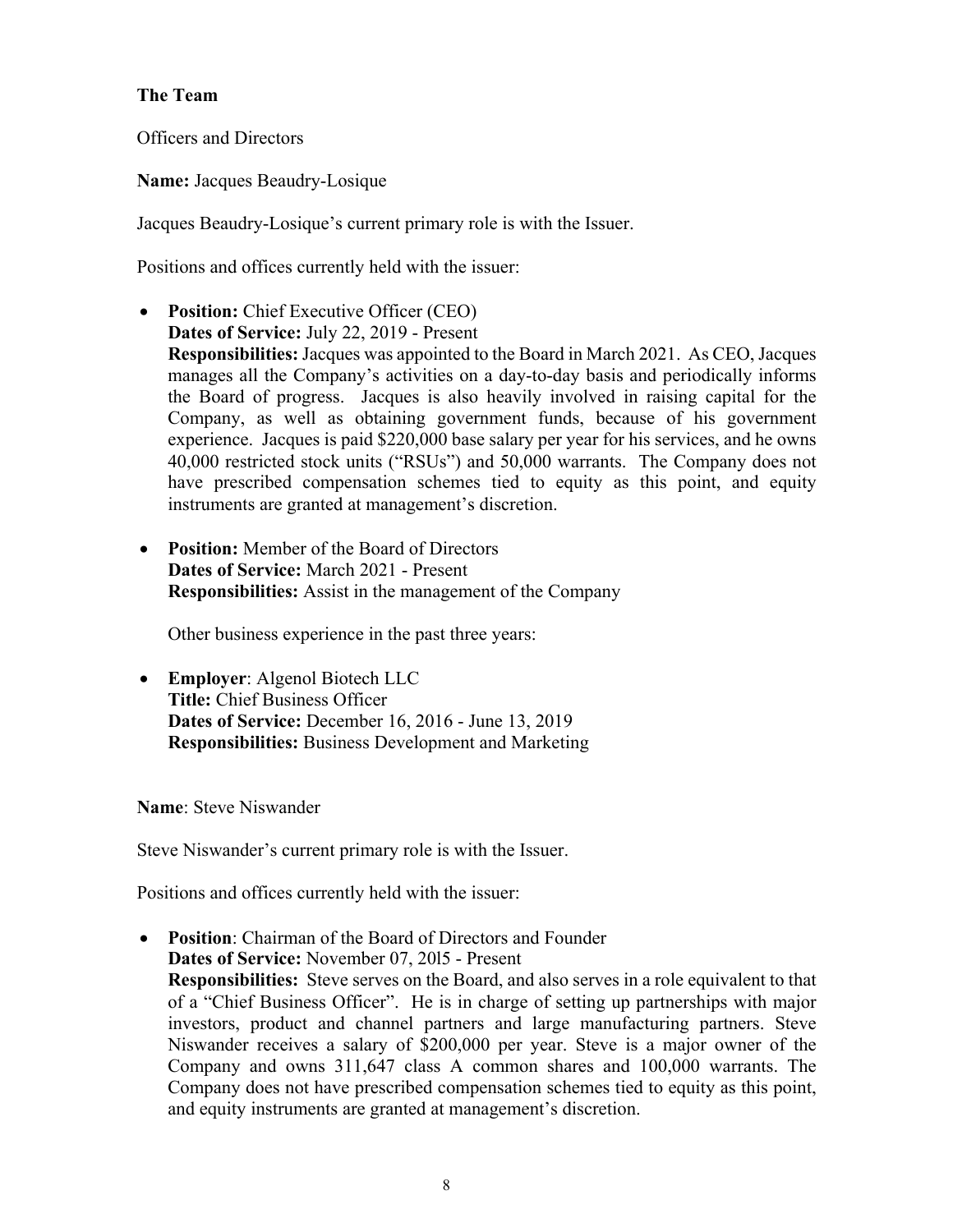#### **Name**: James Warren

James Warren's current primary role is with the Issuer.

Positions and offices currently held with the issuer:

• **Position**: Vice President of Design and Founder **Dates of Service:** November 07, 2015 - Present **Responsibilities:** Jim is responsible for the invention of our original engine platform, as well as for multiple iterations of this engine since the company's foundation. Jim's primary focus is to provide new design ideas, and manage our creative marketing efforts. Jim is also responsible for managing our growing patent portfolio, which require constant attention. Jim is paid \$140,000 per year for his services. As one of the original founders, Jim owns 350,091 shares of Enginuity and 102,875 warrants. The Company does not have prescribed compensation schemes tied to equity as this point, and equity instruments are granted at management's discretion.

#### **Name**: Vince Meyers

Vince Meyers's current primary role is with the Issuer.

Positions and offices currently held with the issuer:

• **Position**: EVP, Operations

**Dates of Service:** July 11, 2015 - Present

**Responsibilities:** Vince oversees Katech Operations and is responsible for making sure Katech's resources are properly deployed to support Enginuity's engineering and manufacturing efforts. Vince is the key executive in charge of building the E|ONE prototypes, and also in charge of our supply chain of technology vendors. Vince is paid \$200,000 per year for his services. He also has 25,000 RSUs and 127,000 warrants. The Company does not have prescribed compensation schemes tied to equity as this point, and equity instruments are granted at management's discretion.

#### **Name**: Greg Powell

Greg Powell's current primary role is with Powell Associates. Greg Powell currently services 4 hours per week in his role with the Issuer.

Positions and offices currently held with the issuer:

• **Position**: Chief Technology Officer (Acting) and Board Member **Dates of Service:** November 07, 2015 - Present **Responsibilities:** Board Member, Advisor, inventor. Greg periodically provides innovative ideas and concepts that are added to the Company's IP portfolio. Greg is responsible for a large share of our mCHP patents. For his services, Greg or an affiliate have been granted 238,172 Enginuity warrants, 75,000 of which are held directly by Greg, and 163,172 of which are held by Powell Associates, an affiliated entity. As compensation for his current and past contributions since his initial involvement with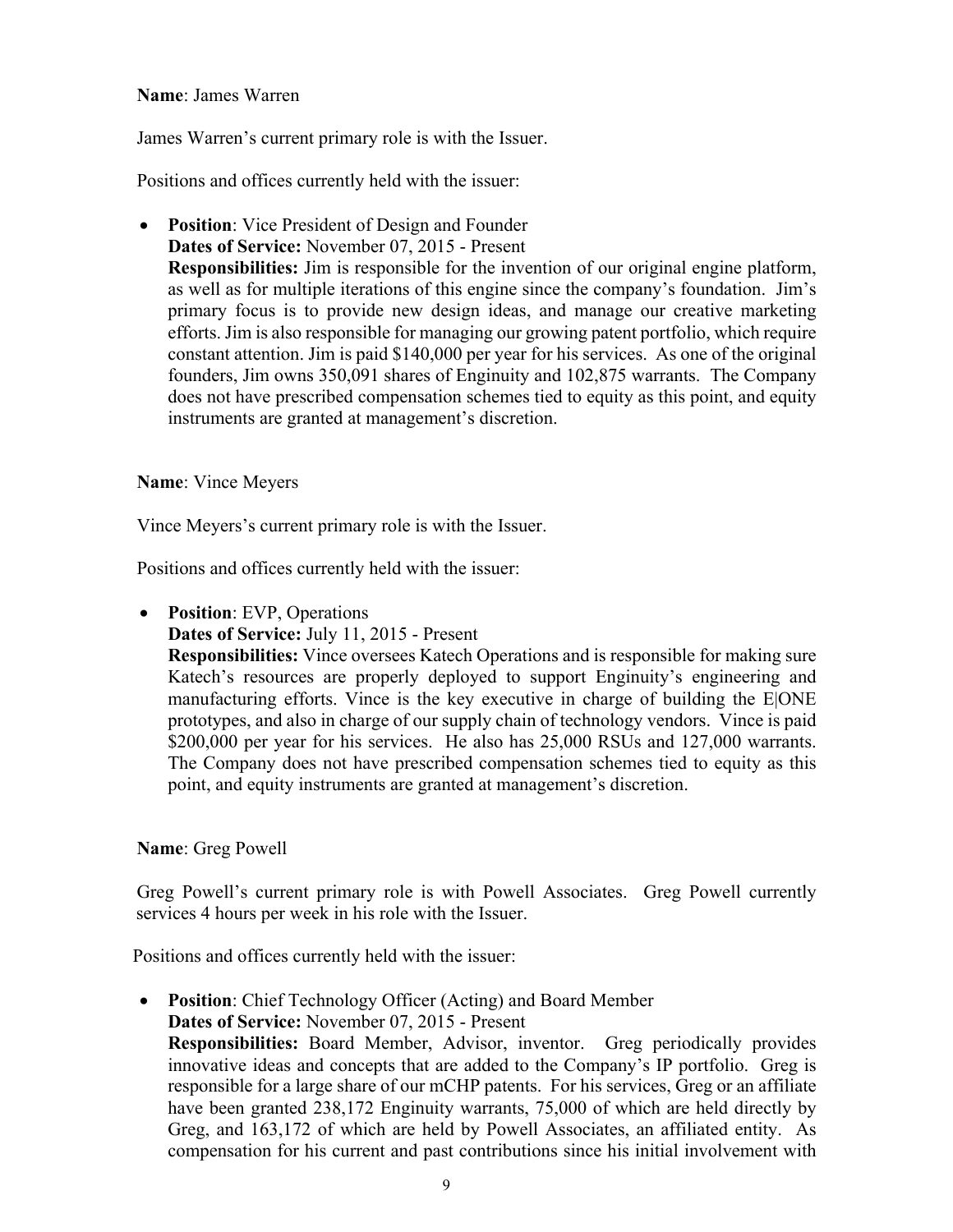the Company in 2015 (including previously uncompensated time and travel expenses, as well as for making key introductions to investors and grant funding sources), we issued Greg Powell (i) 200,000 warrants at a strike price of \$36.11/share (*i.e.*, the average share price for the Class B Common Stock issued in the crowdfunding campaign closed on March 10, 2022) and (ii) 75,000 Class A Common Stock restricted stock units (RSUs) for compensation for work performed in 2022, which were satisfied from our stock incentive pool. The Company does not have prescribed compensation schemes tied to equity as this point, and equity instruments are granted at management's discretion.

Other business experience in the past three years:

• **Employer**: Powell Associates **Title:** President **Dates of Service:** January 01, 1983 – Present **Responsibilities:** Executive management

**Name**: Datta Godbole

Datta Godbole's current primary role is with Edge2Cloud IoT LLC. Datta Godbole currently services 35 hours per week in his role with the Issuer.

Positions and offices currently held with the issuer:

- **Position**: Board Member
	- **Dates of Service:** May 01, 2021 Present

**Responsibilities:** Attend Board Meetings, Vote on Resolutions, and advise the Company occasionally. Dr. Godbole is compensated directly by Enginuity's major investor, Emerson Collective, and Enginuity's management is not privy to this arrangement. He has also been granted 5,000 RSUs. The Company does not have prescribed compensation schemes tied to equity as this point, and equity instruments are granted at management's discretion.

Other business experience in the past three years:

- **Employer**: Edge2Cloud IoT LLC **Title**: Founder and CTO **Dates of Service:** March 02, 2020 - Present **Responsibilities**: Founder and Consultant
- **Employer**: Honeywell Building Technologies Title: VP and CTO **Dates of Service:** January 01, 2018 - March 01, 2020 **Responsibilities:** Lead R&D and Product Development Efforts
- **Employer**: University of Minnesota Title: Faculty Member (Part-Time) **Dates of Service:** September 01, 2021 - Present **Responsibilities:** Teaching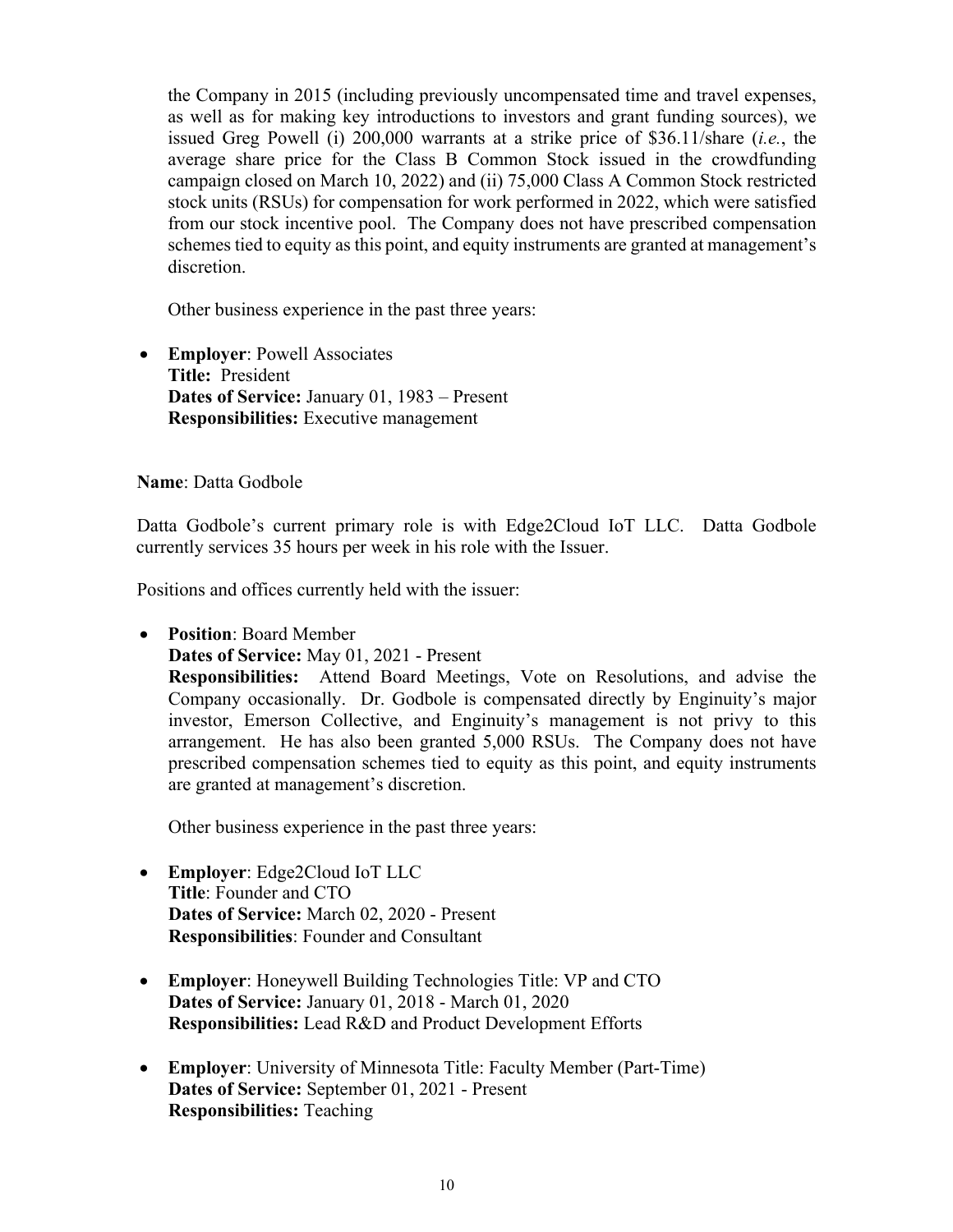#### **Risk Factors**

The SEC requires the Company to identify risks that are specific to its business and its financial condition. The Company is still subject to all the same risks that all companies in its business, and all companies in the economy, are exposed to. These include risks relating to economic downturns, political and economic events, and technological developments (such as hacking and the ability to prevent hacking).

Additionally, early-stage companies are inherently more risky than more developed companies. You should consider general risks as well as specific risks when deciding whether to invest.

# **These are the risks that relate to the Company:**

#### *Uncertain Risk.*

An investment in the Company (also referred to as "we", "us", "our", or "Company") involves a high degree of risk and should only be considered by those who can afford the loss of their entire investment. Furthermore, the purchase of any of the Company's capital stock should only be undertaken by persons whose financial resources are sufficient to enable them to indefinitely retain an illiquid investment. Each investor in the Company should consider all of the information provided to such potential investor regarding the Company as well as the following risk factors, in addition to the other information listed in the Company's Form C. The following risk factors are not intended, and shall not be deemed to be, a complete description of the commercial and other risks inherent in the investment in the Company.

#### *Our business projections are only projections.*

There can be no assurance that we will meet our projections. There can be no assurance that we will be able to find sufficient demand for our products, that people think they represent better options than competing products, or that we will able to provide the service at a level that allows us to make a profit and still attract business.

#### *The transferability of the Securities purchased in the crowdfunding campaign is limited.*

Any common share purchased through our crowdfunding campaign is subject to SEC limitations of transfer. This means that the stock/note that you purchase cannot be resold for a period of one year. The exception to this rule is if you are transferring the stock back to the Company, to an "accredited investor," as part of an offering registered with the Commission, to a member of your family, trust created for the benefit of your family, or in connection with your death or divorce.

#### *Your investment could be illiquid for a long time.*

You should be prepared to hold this investment for several years or longer. For the 12 months following your investment, there will be restrictions on how you can resell the securities you receive. More importantly, there is no established market for these securities and there may never be one. As a result, if you decide to sell these securities in the future, you may not be able to find a buyer. The Company may be acquired by an existing player in the renewable energy industry. However, that may never happen, or it may happen at a price that results in you losing money on this investment.

#### *If the Company cannot raise sufficient funds, it will not succeed.*

We anticipate needing to raise additional funds in the future in order to grow, and if we cannot raise those funds for whatever reason, including reasons relating to the Company itself or the broader economy, we may not succeed or even survive.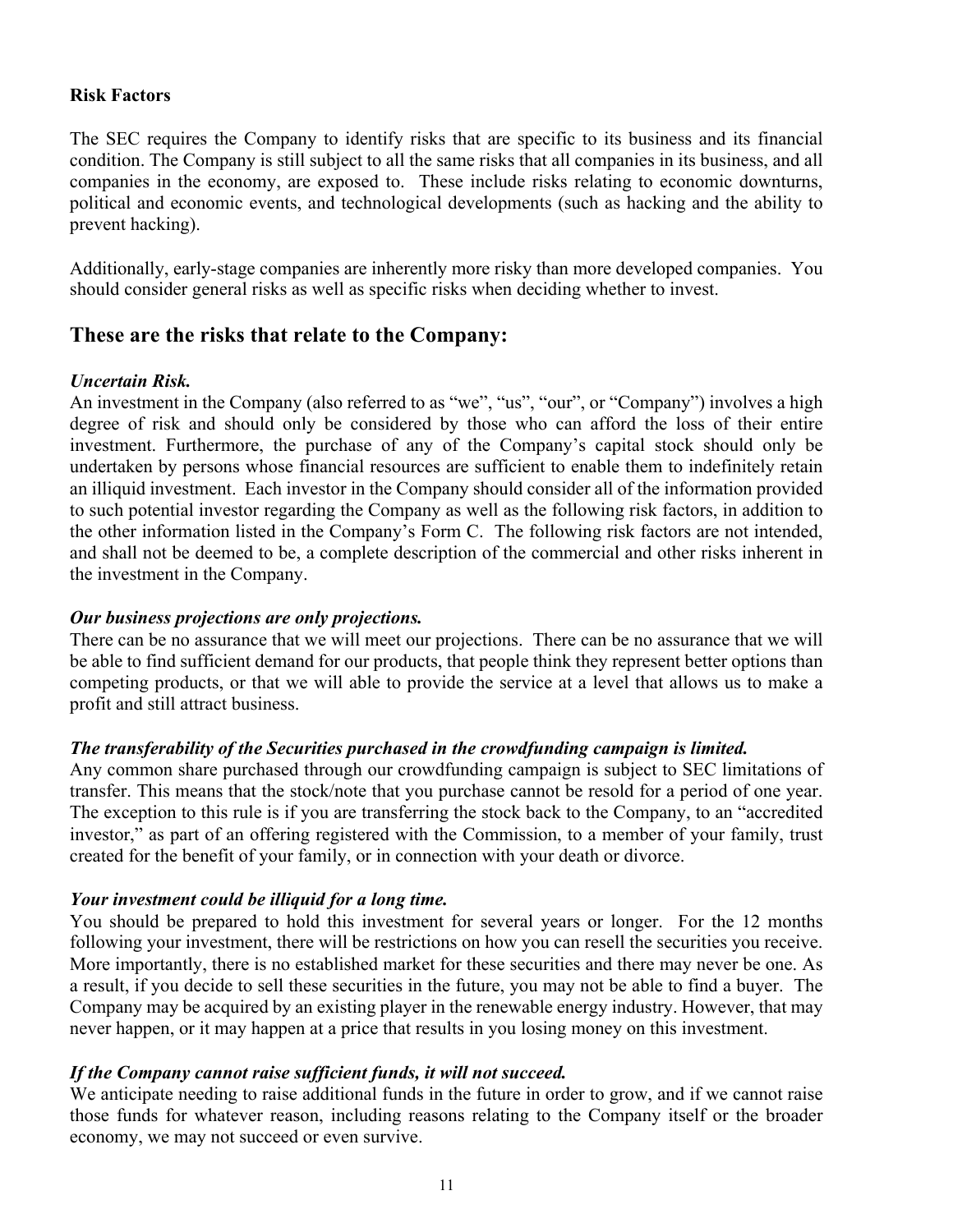#### *We may not have enough capital as needed and may be required to raise more capital.*

We anticipate needing access to credit in order to support our working capital requirements as we grow. Although interest rates are currently at historically low levels, it is still a difficult environment for obtaining credit on favorable terms. If we cannot obtain credit when we need it, we could be forced to raise additional equity capital, modify our growth plans, or take some other action. Issuing more equity may require bringing on additional investors. Securing these additional investors could require pricing our equity below its current price. If so, your investment could lose value as a result of this additional dilution. In addition, even if the equity is not priced lower, your ownership percentage could be decreased with the addition of more investors. If we are unable to find additional investors willing to provide capital, then it is possible that we will choose to cease our sales activity. In that case, the only asset remaining to generate a return on your investment could be our intellectual property. Even if we are not forced to cease our sales activity, the unavailability of credit could result in the Company performing below expectations, which could adversely impact the value of your investment.

#### *Terms of subsequent financings may adversely impact your investment.*

We will likely need to engage in common equity, debt, or preferred stock financings in the future, which may reduce the value of your investment in the Common Stock. Interest on debt securities could increase costs and negatively impact operating results. Preferred stock could be issued in series from time to time with such designations, rights, preferences, and limitations as needed to raise capital. The terms of preferred stock could be more advantageous to those investors than to the holders of Common Stock. In addition, if we need to raise more equity capital from the sale of Common Stock, institutional or other investors may negotiate terms that are likely to be more favorable than the terms of your investment, and possibly a lower purchase price per share.

#### *Management Discretion as to Use of Proceeds.*

Our success will be substantially dependent upon the discretion and judgment of our management team with respect to the application and allocation of the proceeds of the crowdfunding offering and/or other financings. The use of proceeds described in our crowdfunding campaign was an estimate based on our then-current current business plan. We, however, may find it necessary or advisable to reallocate portions of the net proceeds reserved for one category to another, and we will have broad discretion in doing so.

#### *Projections: Forward Looking Information.*

Any projections or forward-looking statements regarding our anticipated financial or operational performance are hypothetical and are based on management's best estimate of the probable results of our operations and will not have been reviewed by our independent accountants. These projections will be based on assumptions which management believes are reasonable. Some assumptions invariably will not materialize due to unanticipated events and circumstances beyond management's control. Therefore, actual results of operations will vary from such projections, and such variances may be material. Any projected results cannot be guaranteed.

#### *We may never have an operational product or service.*

It is possible that there may never be an operational E|ONE, E|TWO or RIHGS or that these products may never be used to engage in transactions. It is possible that the failure to release the product is the result of a change in business model upon the Company's making a determination that the business model, or some other factor, will not be in the best interest of Company and its stockholders.

#### *Some of our products are still in the prototype phase and might never be operational products.*

It is possible that there may never be an operational product or that the product may never be used to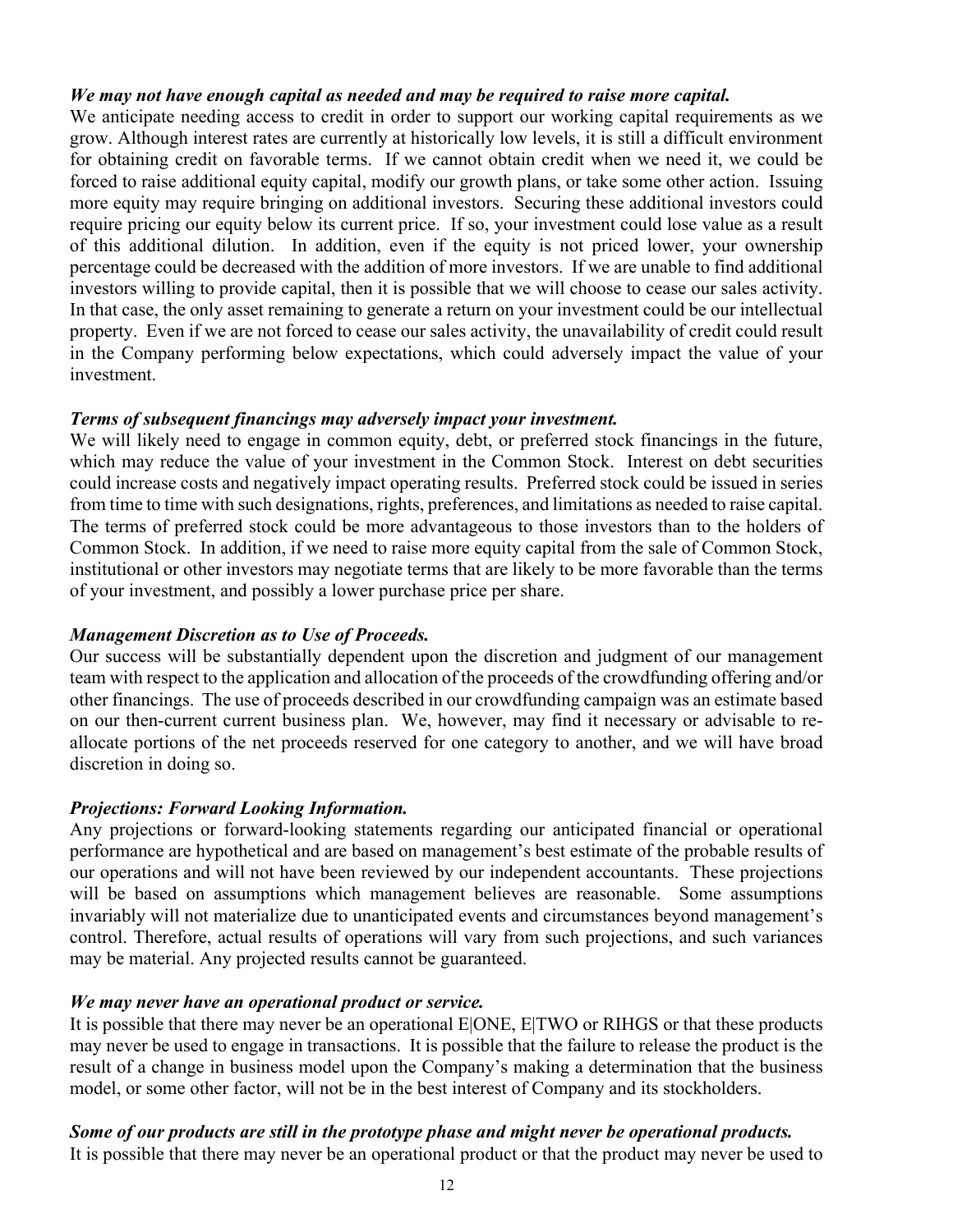engage in transactions. It is possible that the failure to release the product is the result of a change in business model upon the Company's making a determination that the business model, or some other factor, will not be in the best interest of the Company and its stockholders.

#### *Developing new products and technologies entails significant risks and uncertainties*

We are currently in the research and development stage and have only manufactured three prototypes for our E|ONE. Delays or cost overruns in the development of our E|ONE, E|TWO, and/or RIHGS, and the failure of the product to meet our performance estimates, may be caused by, among other things, unanticipated technological hurdles, difficulties in manufacturing, changes to design, and regulatory hurdles. Any of these events could materially and adversely affect our operating performance and results of operations.

#### *Minority Holder; Securities with No Voting Rights.*

The Class B common stock that an investor purchased in the crowdfunding campaign has no voting rights attached to them. This means that these investors will have limited to no rights in dictating how the Company will be run, and will be dependent on management's discretion in making good business decisions that will grow the value of the Company. Furthermore, in the event of a liquidation of our Company, you will only be paid out if there is any cash remaining after all of the creditors of our Company have been paid out.

#### *Our new product(s) could fail to achieve the sales projections we expected.*

Our growth projections are based on an assumption that, with an increased advertising and marketing budget, our products will be able to gain traction in the marketplace at a faster rate than our current products have. It is possible that our new products will fail to gain market acceptance for any number of reasons. If the new products fail to achieve significant sales and acceptance in the marketplace, this could materially and adversely impact the value of our Company and your investment.

#### *We face significant market competition.*

We will compete with larger, established companies who currently have products on the market and/or various respective product development programs. They may have much better financial means and marketing/sales and human resources than us. They may succeed in developing and marketing competing equivalent products earlier than us, or superior products than those developed by us. There can be no assurance that competitors will not render our technology or products obsolete or that the products developed by us will be preferred to any existing or newly developed technologies. It should further be assumed that competition will intensify.

#### *We are an early-stage company and have not yet generated any profits.*

Enginuity Power Systems was formed in November 2015, as Warren Engine Company. Accordingly, the Company has a limited history upon which an evaluation of its performance and future prospects can be made. Our current and proposed operations are subject to all business risks associated with new enterprises. These include likely fluctuations in operating results as the Company reacts to developments in its market, managing its growth and the entry of competitors into the market. We will only be able to pay dividends on any shares once our directors determine that we are financially able to do so. We have incurred a net loss and have had limited revenues generated since inception. There is no assurance that we will be profitable in the next 3 years or at any point in the future or that we will generate sufficient revenues to pay dividends to the holders of the shares.

#### *We have existing patents and patent applications that we might not be able to protect properly.*

One of the Company's most valuable assets is its intellectual property. The Company's owns 22 issued patents and has 10 patent applications. We believe one of the most valuable components of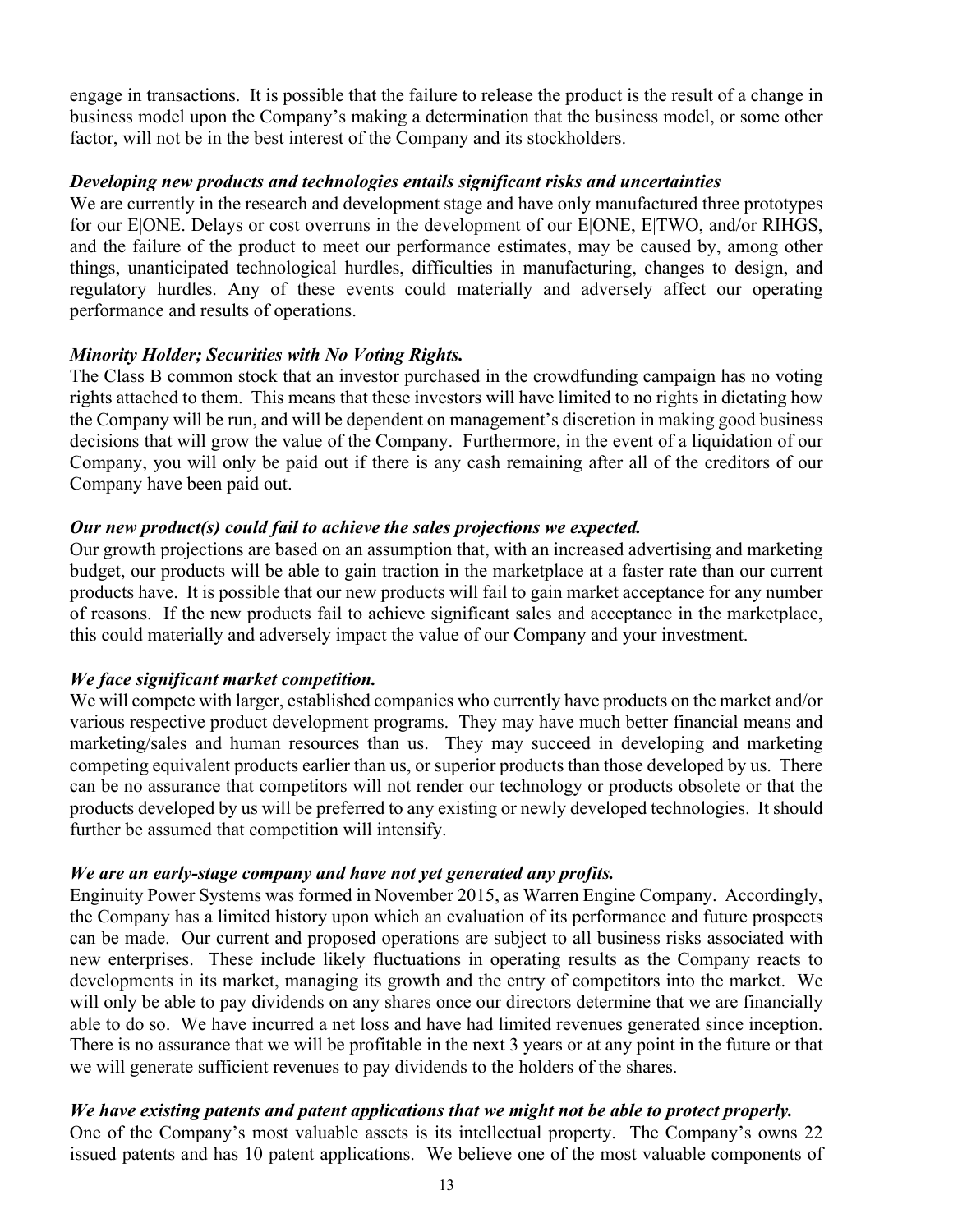the Company is our intellectual property portfolio. Due to the value, competitors may misappropriate or violate the rights owned by the Company. The Company intends to continue to protect its intellectual property portfolio from such violations. It is important to note that unforeseeable costs associated with such practices may require the Company to spend amounts in excess of the amounts previously budgeted by the Company's management, putting additional pressure on the Company's finances.

#### *Our trademarks, copyrights and other intellectual property could be unenforceable or ineffective.*

Intellectual property is a complex field of law in which few things are certain. It is possible that competitors will be able to design around our intellectual property, find prior art to invalidate it, or render the patents unenforceable through some other mechanism. If competitors are able to bypass our trademark and copyright protection without obtaining a sublicense, it is likely that the Company's value will be materially and adversely impacted. This could also impair the Company's ability to compete in the marketplace. Moreover, if our trademarks and copyrights are deemed unenforceable, the Company will almost certainly lose any potential revenue it might be able to raise by entering into sublicenses. This would cut off a significant potential revenue stream for the Company.

#### *The cost of enforcing our trademarks and copyrights could prevent us from enforcing them.*

Trademark and copyright litigation has become extremely expensive. Even if we believe that a competitor is infringing on one or more of our trademarks or copyrights, we might choose not to file suit because we lack the cash to successfully prosecute a multi-year litigation with an uncertain outcome; or because we believe that the cost of enforcing our trademark(s) or copyright(s) outweighs the value of winning the suit in light of the risks and consequences of losing it; or for some other reason. Choosing not to enforce our trademark(s) or copyright(s) could have adverse consequences for the Company, including undermining the credibility of our intellectual property, reducing our ability to enter into sublicenses, and weakening our attempts to prevent competitors from entering the market. As a result, if we are unable to enforce our trademark(s) or copyright(s) because of the cost of enforcement, your investment in the Company could be significantly and adversely affected.

#### *The loss of one or more of our key personnel, or our failure to attract and retain other highly qualified personnel in the future, could harm our business.*

To be successful, the Company requires capable people to run its day-to-day operations. As the Company grows, it will need to attract and hire additional employees in sales, marketing, design, development, operations, finance, legal, human resources and other areas. Depending on the economic environment and the Company's performance, we may not be able to locate or attract qualified individuals for such positions when we need them. We may also make hiring mistakes, which can be costly in terms of resources spent in recruiting, hiring and investing in the incorrect individual and in the time delay in locating the right employee fit. If we are unable to attract, hire and retain the right talent or make too many hiring mistakes, it is likely our business will suffer from not having the right employees in the right positions at the right time. This would likely adversely impact the value of your investment.

#### *Our ability to sell our product or service is dependent on outside government regulation which can be subject to change at any time.*

Our ability to sell products is dependent on the outside government regulation such as EPA (Environment Protection Agency) rules and regulations. The laws and regulations concerning the selling of our products may be subject to change, and, if they do, then the selling of certain products may no longer be in the best interest of the Company. If the Company decides as a result to discontinue one or more product lines, your investment in the Company may be materially and adversely affected.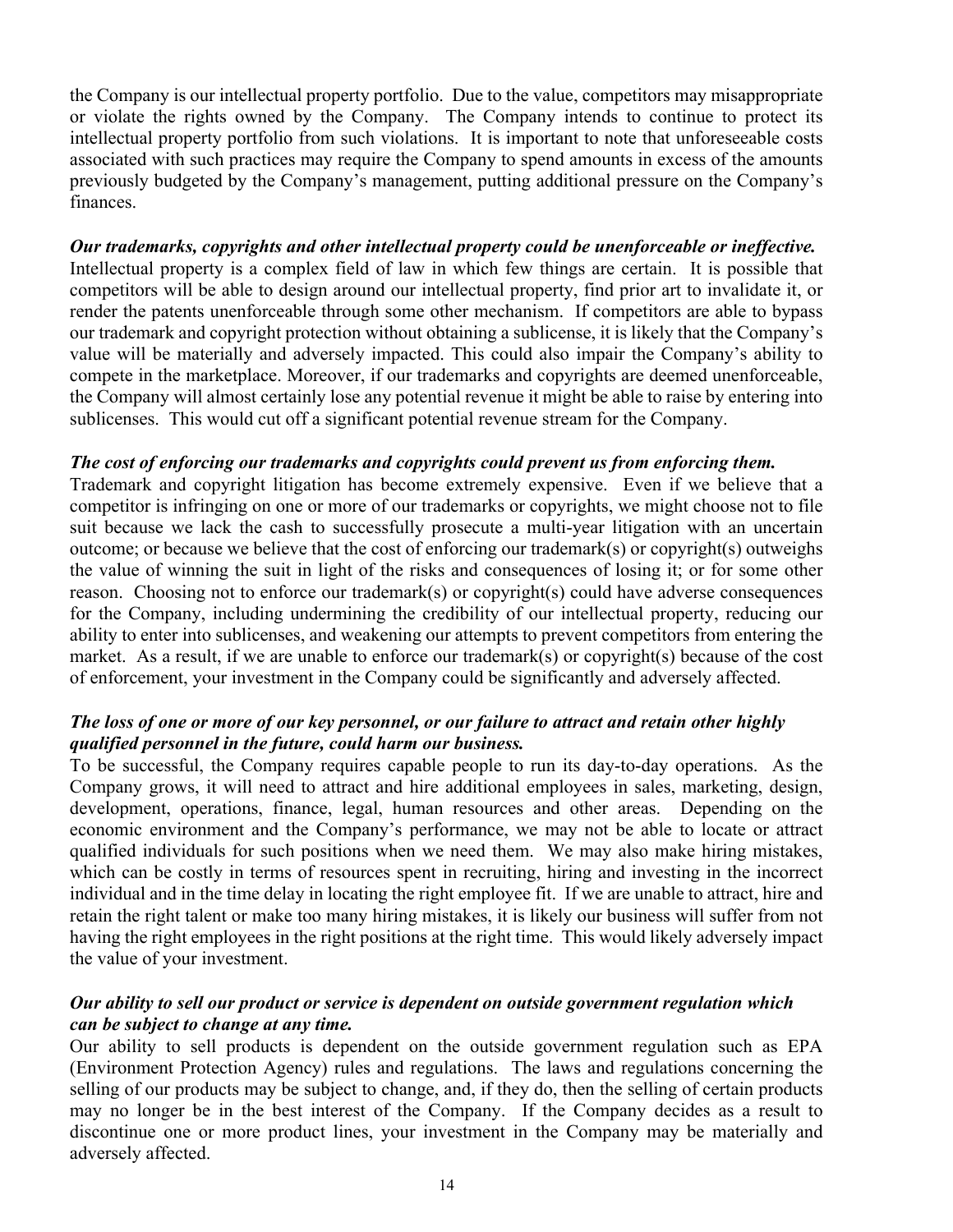#### *We rely on third parties to provide services essential to the success of our business.*

We rely on third parties to provide a variety of essential business functions for us, including manufacturing, shipping, accounting, legal work, public relations, advertising, retailing, and distribution. It is possible that some of these third parties will fail to perform their services or will perform them in an unacceptable manner. It is possible that we will experience delays, defects, errors, or other problems with their work that will materially impact our operations and we may have little or no recourse to recover damages for these losses. A disruption in these key or other suppliers' operations could materially and adversely affect our business. As a result, your investment could be adversely impacted by our reliance on third parties and their performance.

#### *The Company is vulnerable to hackers and cyber-attacks.*

We may be vulnerable to hackers who may access the data of our investors and other companies that utilize our platform. Further, any significant disruption in service on Enginuity Power Systems or in its computer systems could reduce the attractiveness of the platform and result in a loss of investors and companies interested in using our platform. Further, we rely on a third- party technology provider to provide some of our back-up technology. Any disruptions of services or cyber-attacks either on our technology provider or on Enginuity Power Systems could harm our reputation and materially negatively impact our financial condition and business.

#### *Discontinuation of Natural Gas service.*

The policy and regulatory environment for natural gas may be such that natural gas service may be discontinued in some areas, and restricted in particular for new construction. This could reduce the demand for our products and/or services and materially and adversely affect our business prospects and your investment as a result.

#### *Policy environment.*

The current US policy environment, which focuses on rapid decarbonization, may deter investors in products that are powered by natural gas and/or propane, such as the Company's current and planned products.

# **Ownership and Capital Structure; Rights of the Securities**

#### **Ownership**

The following table sets forth information regarding beneficial ownership of the Company's holders of 20% or more of any class of voting securities as of the date of the filing of this C-AR.

| Stockholder Name       | Number of Securities Owned | Type of Security Owned     | Percentage |
|------------------------|----------------------------|----------------------------|------------|
|                        |                            |                            |            |
| <b>Steve Niswander</b> | $411,647*$                 | Class A Common Stock and   | 15.86      |
|                        |                            | Warrants to purchase Class |            |
|                        |                            | A Common Stock             |            |
| James Warren           | 452,966*                   | Class A Common Stock and   | 17.45      |
|                        |                            | Warrants to purchase Class |            |
|                        |                            | A Common Stock             |            |
| John Wyngert           | 338,262                    | Class A Common Stock       | 13.03      |
|                        |                            |                            |            |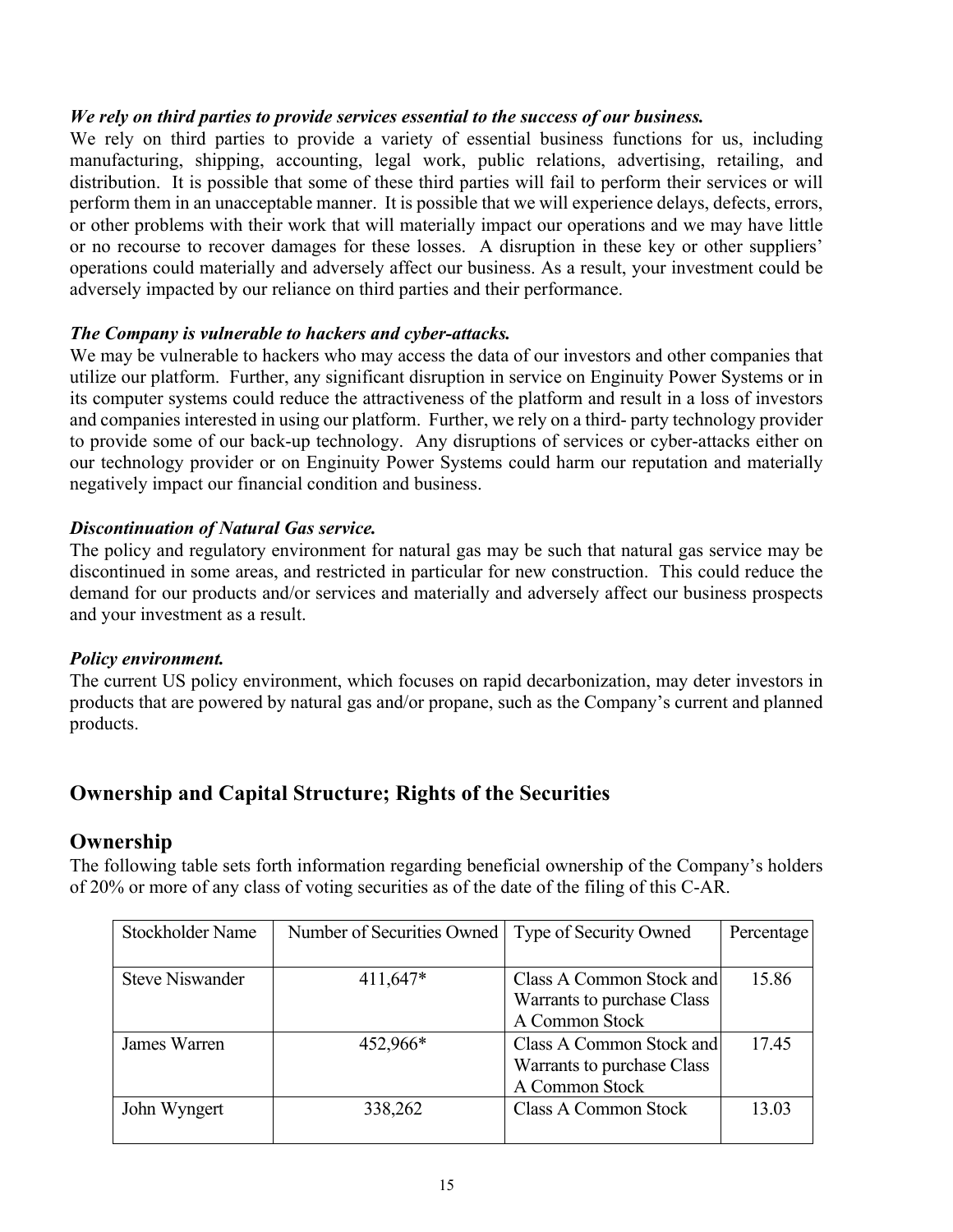\* Includes 100,000 warrants to purchase Class A Common Stock held by Mr. Niswander and 102,875 warrants to purchase Class A Common Stock held by Mr. Warren.

# **The Company's Securities**

The Company has authorized Class B Common Stock, Convertible Note, and Class A Common Stock.

#### *Class B Common Stock*

The amount of security authorized is 500,000 shares, with a total of 60,904 shares outstanding.

*Voting Rights*

There are no voting rights associated with Class B Common Stock.

*Material Rights*

Class B Common Stock is non-voting.

#### *Convertible Note*

The security will convert into Preferred stock and the terms of the Convertible Note are outlined below:

**Amount outstanding:** \$9,385,000.00 **Maturity Date:** January 31, 2023 **Interest Rate:** 6.0% **Discount Rate:** 6.0% **Valuation Cap:** None **Conversion Trigger:** Qualified Offering of \$5 million in Preferred Stock

*Material Rights*

Convertible Notes Outstanding Aggregate: \$9,385,000.00.

Note 1: Amount owed: \$1,500,000.00

Material terms: Conversion into preferred stock at valuation cap of \$7.5 million

Note 2: Amount owed: \$2,000,000.00

Material terms: Conversion into preferred stock at 20% discount of qualified offering

Note 3: Amount owed: \$200,000.00

Material terms: Conversion into preferred stock at 20% discount of qualified offering

Note 4: Amount owed: \$2,685,000.00

Material terms: Conversion into preferred stock at 20% discount of qualified offering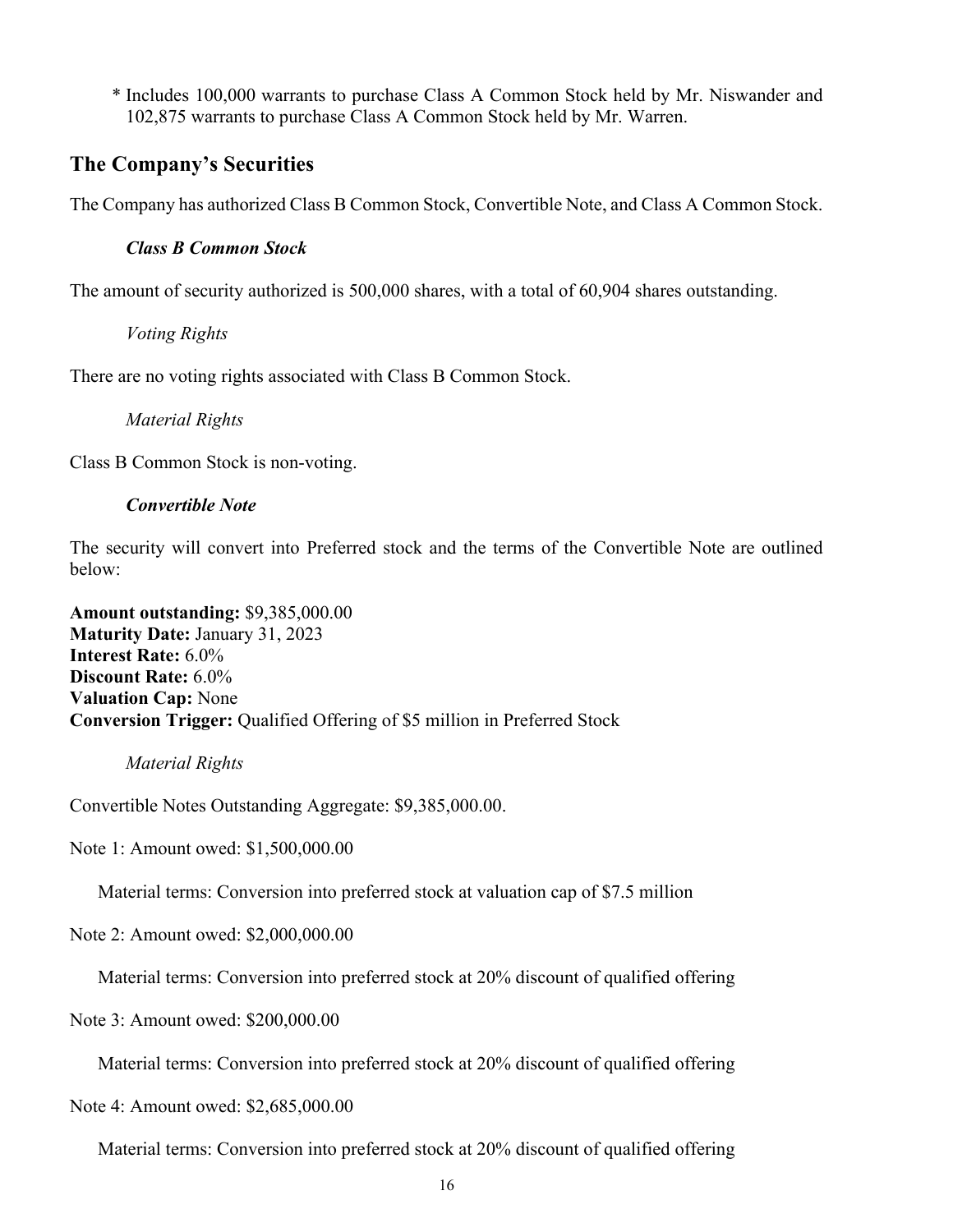Note 5: Amount owed: \$3,000,000.00

Material terms: Conversion into preferred stock at 25% discount of qualified offering

#### *Class A Common Stock*

The amount of security authorized is 4,500,000 shares, with a total of 2,372,335 shares outstanding.

*Voting Rights*

Customary voting rights for common shares, one vote per share.

#### *Material Rights*

The total number of Class A Common Stock shares outstanding, 2,372,335 shares, includes 1,044,542 shares of Class A Common Stock, 1,127,793 shares of Class A Common Stock Warrants, and 200,000 shares of Class A Common Stock Incentives.

#### **What it means to be a minority holder**

As a minority holder of Class B Common Stock of the Company, you will have limited rights in regards to the corporate actions of the Company, including additional issuances of securities, Company repurchases of securities, a sale of the Company or its significant assets, or Company transactions with related parties. Further, investors in the Company's crowdfunding offering may have rights less than those of other investors, and will have limited influence on the corporate actions of the company.

#### **Dilution**

Investors should understand the potential for dilution. The investor's stake in the Company could be diluted due to the Company issuing additional shares. In other words, when the Company issues more shares, the percentage of the Company that you own will go down, even though the value of the Company may go up. You will own a smaller piece of a larger company. This increase in the number of shares outstanding could result from a stock offering (such as an initial public offering, another crowdfunding round, a venture capital round, or angel investment), employees exercising stock options, or by conversion of certain instruments (*e.g.*, convertible bonds, preferred shares, or warrants) into stock. If the Company decides to issue more shares, an investor could experience value dilution, with each share being worth less than before, and control dilution, with the total percentage an investor owns being less than before. There may also be earnings dilution, with a reduction in the amount earned per share (though this typically occurs only if the company offers dividends, and most earlystage companies are unlikely to offer dividends, preferring to invest any earnings into the company).

#### **Transferability of securities purchased in the Crowdfunding Offering**

For a year, the securities purchased in the crowdfunding offering can only be resold:

- In an IPO;
- To the Company;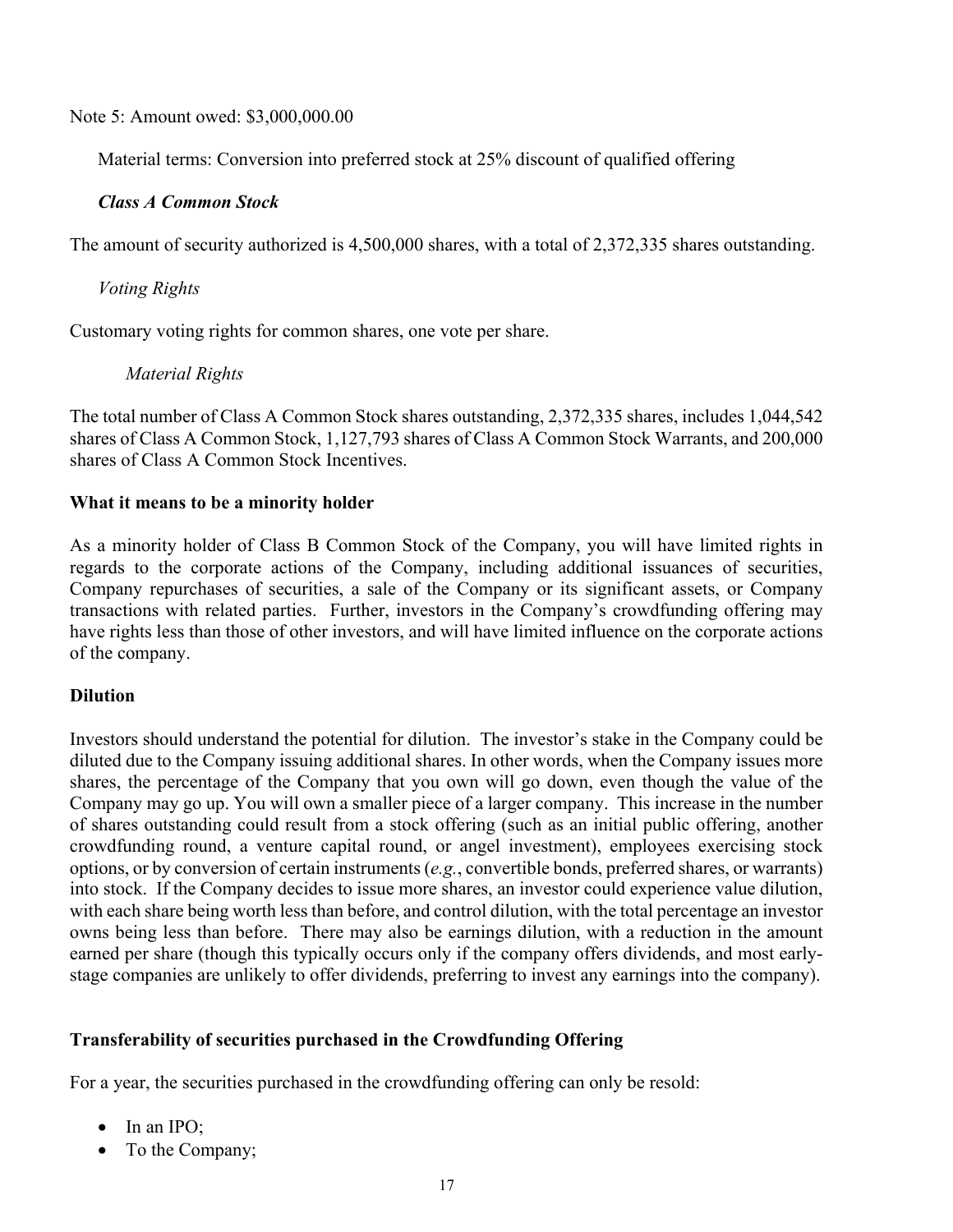- To an accredited investor; and
- To a member of the family of the purchaser or the equivalent, to a trust controlled by the purchaser, to a trust created for the benefit of a member of the family of the purchaser or the equivalent, or in connection with the death or divorce of the purchaser or other similar circumstance.

#### **Recent Offerings of Securities**

We have made the following issuances of securities within the last three years:

**Type of security sold:** Convertible Note **Final amount sold:** \$3,000,000.00 **Use of proceeds:** Katech Engineering LLC Acquisition, Working Capital, Product Development **Date:** March 13, 2020 **Offering exemption relied upon:** 506(b)

**Type of security sold**: Convertible Note **Final amount sold:** \$2,885,000.00 **Use of proceeds:** Product Development & Marketing **Date:** September 13, 2019 **Offering exemption relied upon:** 506(b)

**Type of security sold:** Convertible Note **Final amount sold:** \$1,500,000.00 **Use of proceeds:** Product Development **Date:** November 15, 2015 **Offering exemption relied upon:** 506(b)

**Type of security sold:** Convertible Note **Final amount sold:** \$2,000,000.00 **Use of proceeds:** Product development and marketing **Date:** September 28, 2017 **Offering exemption relied upon:** 506(b)

**Name:** Common Stock **Type of security sold:** Equity **Final amount sold:** \$557,000.00 Number of Securities Sold: 19,349 **Use of proceeds:** Product development and general corporate expenses. **Date:** June 30, 2021 **Offering exemption relied upon:** 506(b)

**Name:** Common Stock **Type of security sold:** Equity **Final amount sold:** \$900,000.00 Number of Securities Sold: 17,218 **Use of proceeds:** Payment for Katech transaction **Date:** March 14, 2020 **Offering exemption relied upon:** 506(b)

**Name:** Common Stock **Type of security sold:** Equity Final amount sold: \$412,660.00 Number of Securities Sold: 7,985 **Use of proceeds:** Product development and general corporate expenses.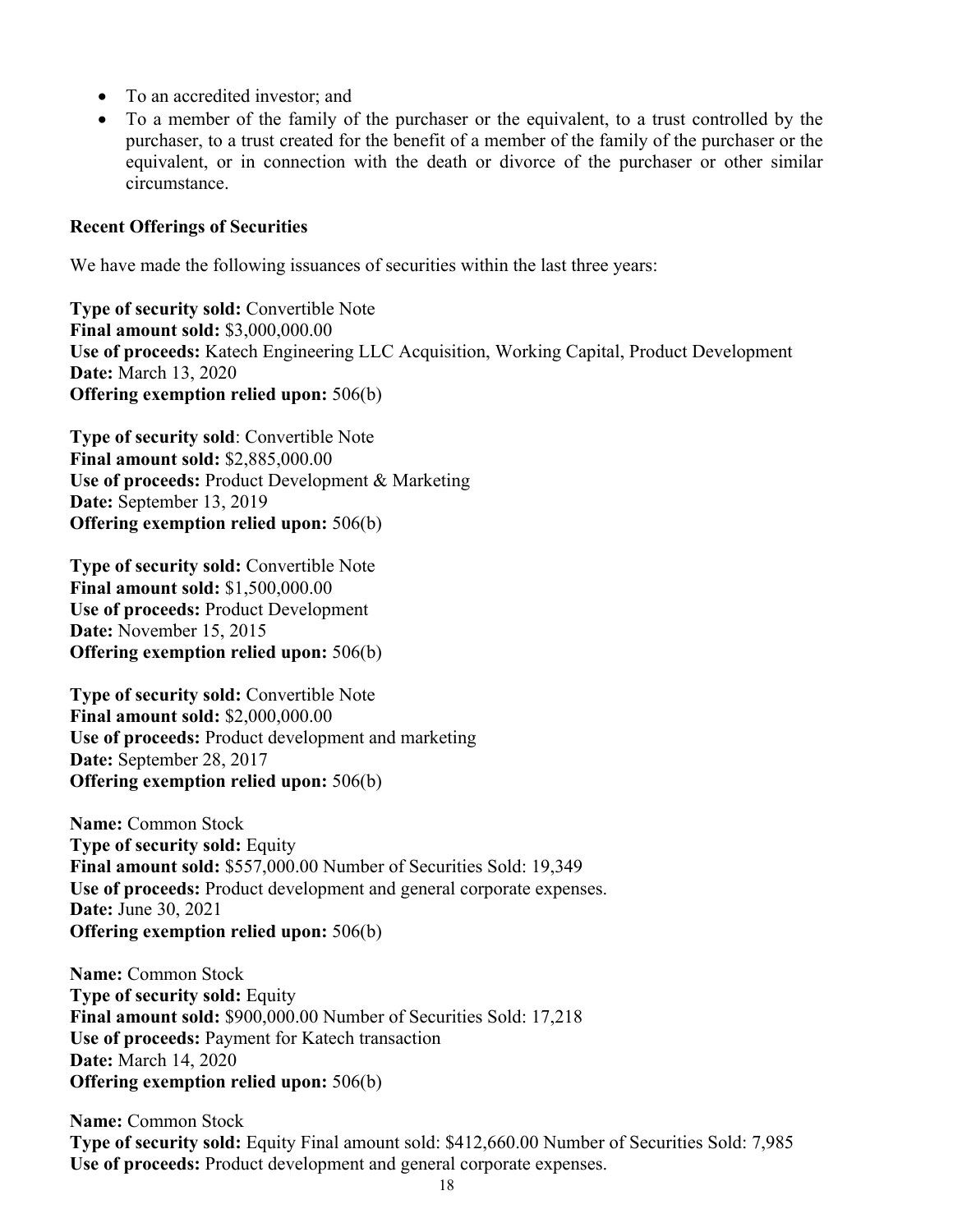**Date:** October 01, 2019 **Offering exemption relied upon:** 506(b)

**Name:** Class B Common Stock **Type of security sold:** Equity **Final amount sold:** \$2,174,084.06 **Number of Securities Sold:** 60,904 **Use of proceeds:** Marketing, Product Development, Working Capital **Date:** August 2021 through March 2022 **Offering exemption relied upon:** Regulation CF

# **Financial Information**

Please see the financial information listed on the cover page of this Form C-AR and attached hereto in addition to the following information. Unaudited financial statements of the Company are attached hereto as Exhibit A.

#### **Financial Condition**

*You should read the following discussion and analysis of our financial condition and results of our operations together with our financial statements and related notes appearing at the end of this Offering Memorandum. This discussion contains forward-looking statements reflecting our current expectations that involve risks and uncertainties. Actual results and the timing of events may differ materially from those contained in these forward-looking statements due to a number of factors, including those discussed in the section entitled "Risk Factors" and elsewhere in this Offering Memorandum.*

#### **Results of Operations**

#### **Circumstances which led to the performance of financial statements:**

Enginuity Power Systems, Inc., formerly Warren Engine Company, has been in business since November 2015. Between 2015 and 2019, the Company mostly invested in research and development and engineering and, as a result, had generated little revenue (\$74,000) and negative net income through the end of 2020. We acquired a Michigan company in February 2020, named Katech Engineering LLC, which generated approximately \$5.55 million of revenues and \$490,000 of net income in 2020. Our consolidated net income remained negative due to the continued cash burn experienced by Enginuity due to product development and general corporate expenses.

The short-term debt increased significantly, from \$13,531 to \$12.8 million, because of the acquisition of a revenue-generating company, Katech Engineering, and because the Emerson notes·status moved from long-term debt to short-term debt due to their July 31, 2021 expiration date. These notes have now been extended to January 2023, as documented in this section.

#### **Historical results and cash flows:**

Historical projections are not expected to be consistent with future results. Consolidated revenues were \$9.363 million in 2021 compared to \$5.625 million in 2020, an increase of \$3.373 million. Consolidated revenue in 2020 only included Katech's product and services revenues for 10.5 months, since we purchased the company in February 2020. 2021 financial results include a full year of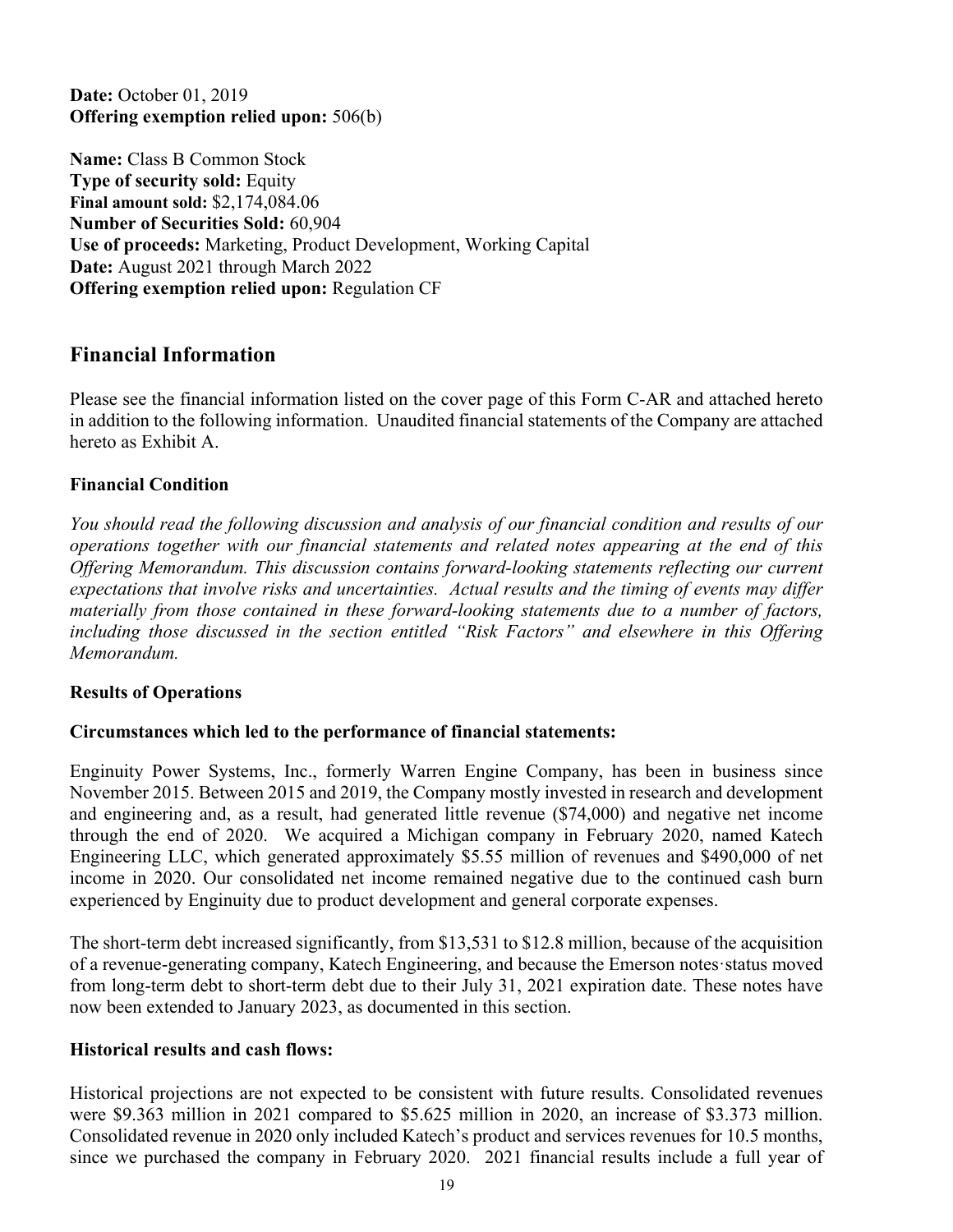Katech's product and services revenues.

Katech's Gross Margins increased from 35% in 2020 to 38% in 2021. Enginuity's contribution to Gross Margins was negative in both 2021 and 2020, with resources used for government contract execution exceeding revenue recognition from these contracts in both years. Enginuity's revenues, negligible to date, are expected to generate gross margins between 25% and 40% in the future, comparable to Katech's.

Katech's expenses were approximately \$2.1 million and Enginuity's expenses were \$1.8 million in 2021, for a consolidated total of roughly \$3.9 million. Katech's expenses were approximately \$1.8 million and Enginuity's expenses were \$1.4 million in 2020, for a consolidated total of roughly \$3.3 million. Katech's expenses are expected to remain at or below 31% of revenues and are driven primarily by SG&A salaries and benefits and facility expenses. Enginuity's expenses are driven by marketing, engineering and SG&A expenses. We expect Enginuity's expenses to increase and exceed \$5 million in 2022, driven primarily by engineering and product development expenses, and secondarily by marketing expenses.

Katech's revenues are expected to increase in 2022, and Enginuity will likely substantially increase government revenues in 2022. Enginuity expects to generate initial commercial revenues in addition to government revenues in 2024 and beyond. Management believes Enginuity's target of generating more than \$50 million of EBITDA by 2025 is achievable if we raise sufficient funds to execute our business plan.

# **Liquidity and Capital Resources**

While our cash level balances vary from month to month, our cash balance at the end of 2021 was \$2,214,960 on a consolidated basis.

*How do the funds from this crowdfunding campaign factor into your financial resources? (Are these funds critical to your company operations? Or do you have other funds or capital resources available?)*

The funds raised from the crowdfunding campaign are important to our operations but are not the sole source of funding we have.

1) Katech's revenues have grown to a level such that they now fully fund Katech's operations, and management estimates that such revenues will generate approximately \$400,000 of cash annually to fund Enginuity's operations.

2) Enginuity is working to secure an additional \$4 million government contract in 2022, which will further fund a large part of the government work the company is performing.

3) We are currently dealing with legacy efforts to raise funds through private equity. These efforts may or may not result in funds for the company, but Enginuity's management will only accept these funds if they are beneficial to Enginuity and all its existing shareholders.

4) Our current Notes holder is a "friendly" investor, which may or may not contribute additional funds to our company.

*Are there any additional future sources of capital available to your company? (Required capital contributions, lines of credit, contemplated future capital raises, etc…)*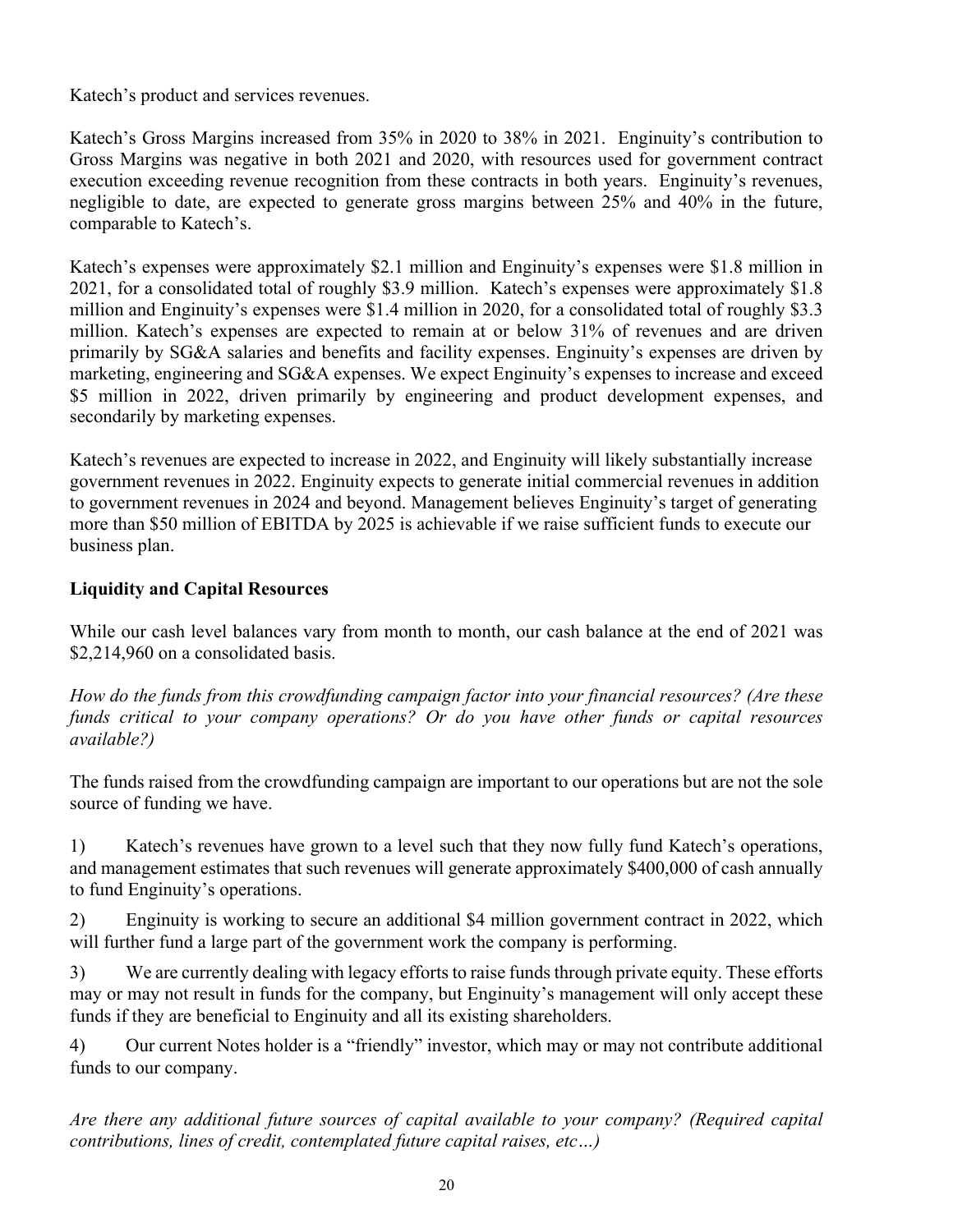We are considering refinancing our Katech building to generate cash for the company (+\$300,000) and a potential new private equity raise pursuant to Regulation D. We are also considering potential funds from our legacy private equity raise, as discussed earlier. The amounts would likely not exceed \$1M.

#### **Indebtedness**

- **Creditor:** Pinnacle Financial Group **Amount Owed:** \$1,450,000 **Interest Rate:** 10.0% **Maturity Date:** January 1, 2025
- **Creditor:** Five Lakes **Amount Owed:** \$91,335.50 **Interest Rate:** 5.24% **Maturity Date:** September 30, 2026
- **Creditor:** Leaf Financial **Amount Owed:** \$4,414.44 **Interest Rate:** 5.51% **Maturity Date:** February 28, 2022
- **Creditor:** Tech Financial Services **Amount Owed:** \$95,117.87 **Interest Rate:** 4.66% **Maturity Date:** November 01, 2023
- **Creditor:** Tech Financial Services **Amount Owed:** \$32,807.69 **Interest Rate:** 5.24% **Maturity Date:** March 15, 2024
- **Creditor:** Emerson Collective **Amount Owed:** \$1,500,000.00 **Interest Rate:** 6.0% **Maturity Date:** January 31, 2023 Conversion into preferred stock at valuation cap of \$7.S million
- **Creditor:** Emerson Collective **Amount Owed:** \$2,000,000.00 **Interest Rate:** 6.0% **Maturity Date:** January 31, 2023 Conversion into preferred stock at 20% discount of qualified offering
- **Creditor:** Emerson Collective **Amount Owed:** \$200,000.00 **Interest Rate:** 6.0% **Maturity Date:** January 31, 2023 Conversion into preferred stock at 20% discount of qualified offering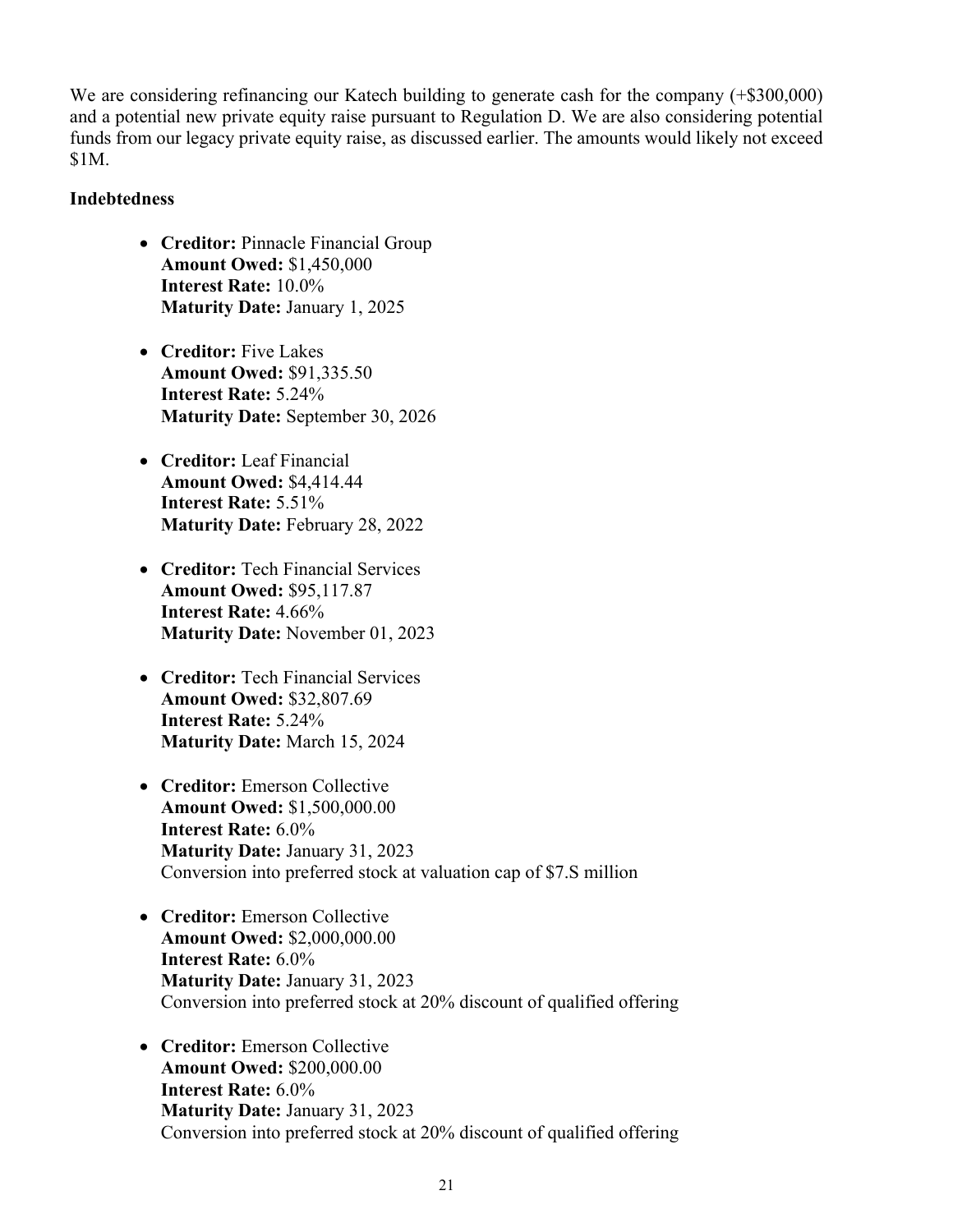- **Creditor:** Emerson Collective **Amount Owed:** \$2,685,000.00 **Interest Rate:** 6.0% **Maturity Date:** January 31, 2023 Conversion into preferred stock at 20% discount of qualified offering
- **Creditor:** Emerson Collective **Amount Owed:** \$3,000,000.00 **Interest Rate:** 6.0% **Maturity Date:** January 31, 2023 Conversion into preferred stock at 25% discount of qualified offering

#### **Related Party Transactions**

**Name of Entity:** Related Parties

**Relationship to Company:** Related Parties

**Nature/ amount of interest in the transaction:** There were 1,044,542 shares of Class A Common Stock issued and outstanding as of December 31, 2021. The Company has also issued 1,129,793 warrants for shares of Class A Common Stock and 200,000 shares of Class A Common Stock subject to Stock Incentive Plans. These issuances involve certain related parties to the Company. **Material Terms:** These warrants can be exercised at \$7.50 per share.

#### **Name of Entity/Person:** Greg Powell

**Relationship to Company:** Board Member

**Nature/ amount of interest in the transaction and Material Terms:** As compensation for his current and past contributions since his initial involvement with the Company in 2015 (including previously uncompensated time and travel expenses, as well as for making key introductions to investors and grant funding sources), we issued Greg Powell (i) 200,000 warrants at a strike price of \$36.11/share (*i.e.*, the average share price for the Class B Common Stock issued in the crowdfunding campaign closed on March 10, 2022) and (ii) 75,000 Class A Common Stock restricted stock units (RSUs) for compensation for work performed in 2022, which were satisfied from our stock incentive pool.

#### **Regulatory Information**

#### **Disqualification**

No disqualifying event has been recorded in respect to the Company or its officers or directors.

#### **Compliance Failure**

The company has not previously failed to comply with the requirements of Regulation Crowdfunding.

#### **Ongoing Reporting**

The Company will file a report electronically with the SEC annually and post the report on its website no later than April 30 (120 days after Fiscal Year End), or, if such day is not a business day, on the next business day. Once posted, the annual report may be found on the Company's website at https://enginuitypowersystems.com/ (https://enginuitypowersystems.com/investors).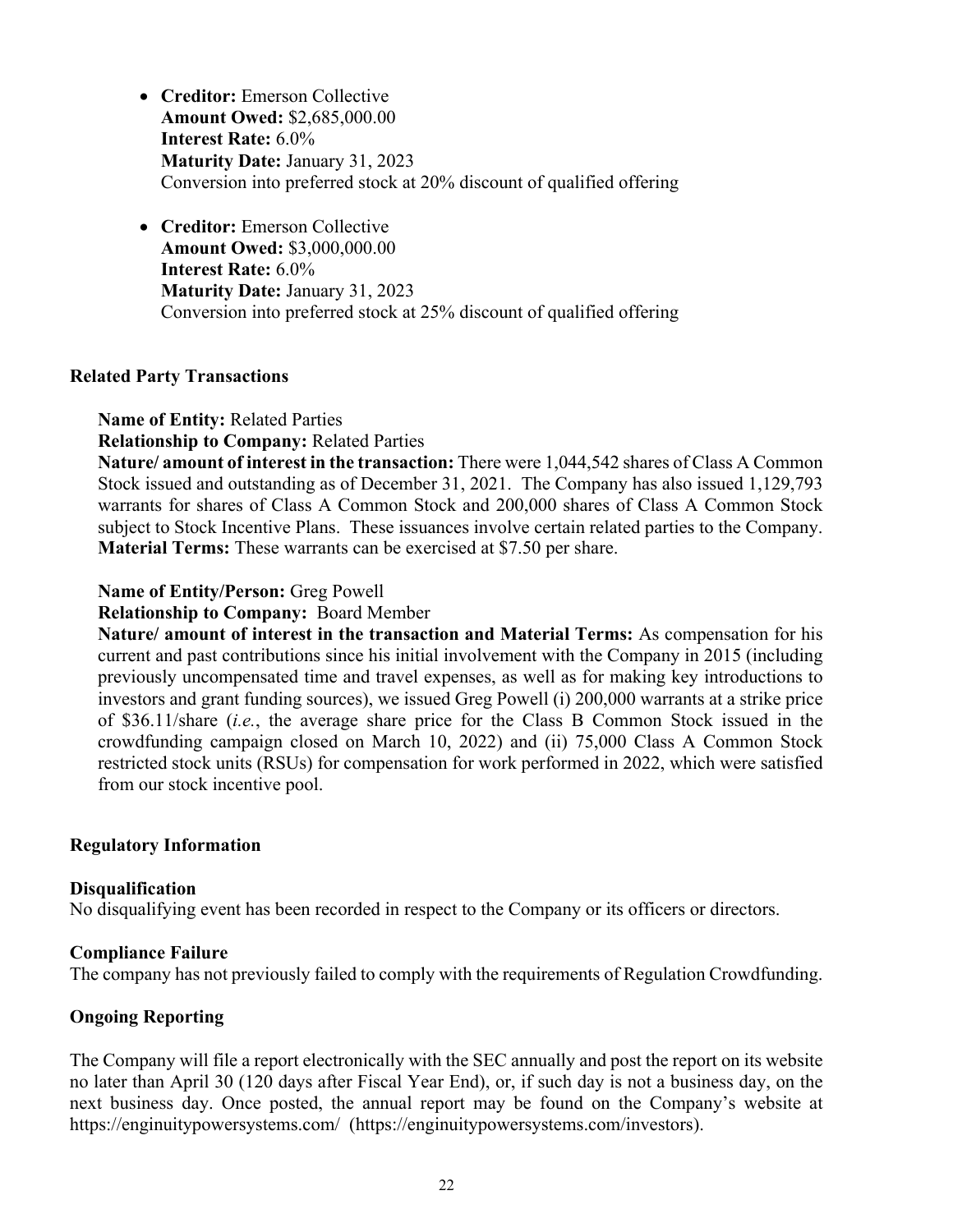The Company must continue to comply with the ongoing reporting requirements until:

(1) it is required to file reports under Section 13(a) or Section 15(d) of the Exchange Act;

(2) it has filed at least one (1) annual report pursuant to Regulation Crowdfunding and has fewer than three hundred (300) holders of record and has total assets that do not exceed \$10,000,000;

(3) it has filed at least three (3) annual reports pursuant to Regulation Crowdfunding;

(4) it or another party repurchases all of the securities issued in reliance on Section 4(a)(6) of the Securities Act, including any payment in full of debt securities or any complete redemption of redeemable securities; or

(5) it liquidates or dissolves its business in accordance with state law.

#### **SIGNATURES**

Pursuant to the requirements of Sections 4(a)(6) and 4A of the Securities Act of 1933 and Regulation Crowdfunding (§ 227.100-503), the issuer certifies that it has reasonable grounds to believe that it meets all of the requirements for filing on Form C and has duly caused this Form to be signed on its behalf by the duly authorized undersigned, on May 2, 2022.

#### **ENGINUITY POWER SYSTEMS, INC.**

By: /s/ Jacques Beaudry-Losique Name: Jacques Beaudry-Losique Title: CEO and Director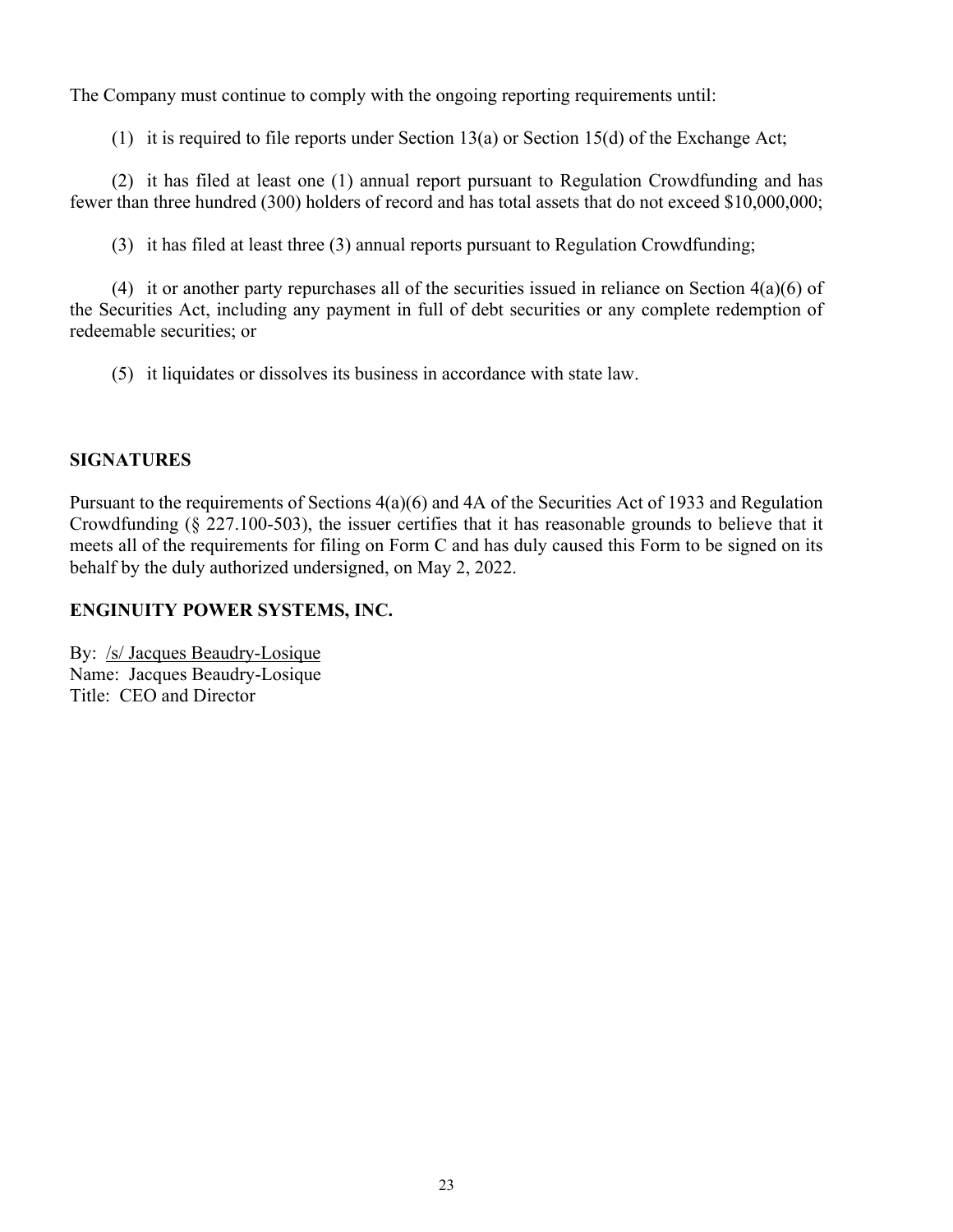# **Exhibit A**

## **Financial Statements**

**[Attached]**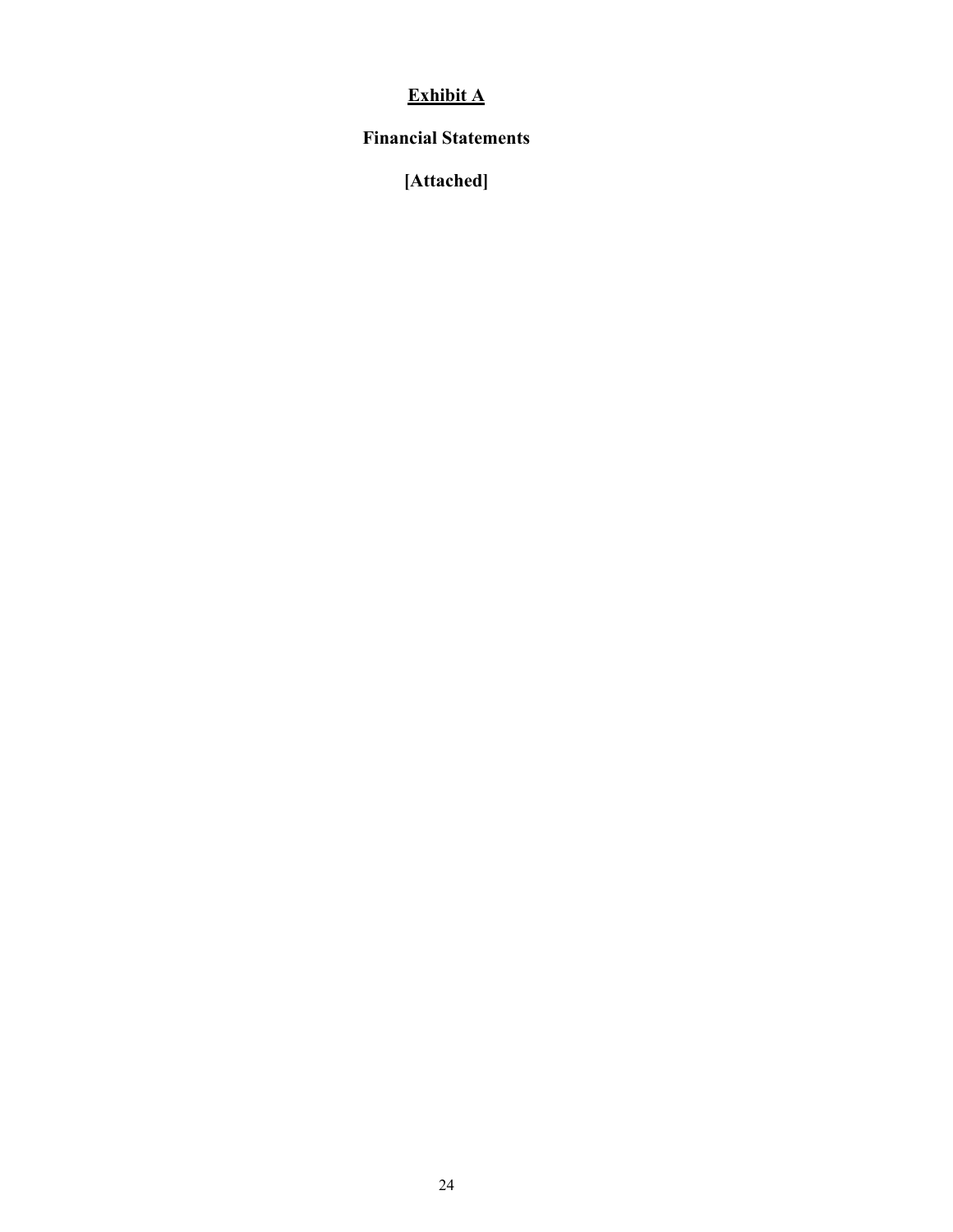## **Enginuity Power Systems, Inc. BALANCE SHEETS As at December 31, 2021 and 2020 (Unaudited)**

|                                                                                                                   | 2021                                                      | 2020                                         |
|-------------------------------------------------------------------------------------------------------------------|-----------------------------------------------------------|----------------------------------------------|
| <b>ASSETS</b>                                                                                                     |                                                           |                                              |
| <b>Current Assets</b><br>Cash and cash equivalents<br>Accounts receivable<br>Inventory                            | \$<br>2,214,960 \$<br>526,442<br>1,344,357                | 1,558,124<br>723,406<br>1,097,585            |
| Other current assets<br>Total current assets                                                                      | 62,744<br>4,148,503                                       | 85,915<br>3,465,030                          |
| Fixed assets<br>Less: accumulated depreciation<br>Goodwill<br>Intangible assets<br>Less: accumulated amortization | 3,810,332<br>(462, 853)<br>954,935<br>298,447<br>(16,681) | 3,710,808<br>(186,303)<br>954,935<br>214,216 |
| <b>Total Assets</b>                                                                                               | 8.732.683                                                 | 8,158,686                                    |

## **LIABILITIES AND SHAREHOLDERS' EQUITY**

| <b>Current Liabilities</b>                             |                      |             |
|--------------------------------------------------------|----------------------|-------------|
| Accounts and credit cards payable                      | 516,457              | 652,848     |
| Convertible notes payable, current portion             |                      | 9,385,000   |
| Convertible note accrued interest payable, current     |                      | 1,224,242   |
| portion                                                |                      |             |
| Customer deposits                                      | 628,090              | 1,217,450   |
| <b>Accrued Expenses</b>                                | 139,327              |             |
| Deferred revenue                                       | 1,258,037            |             |
| PPP loan payable                                       | 107,001              | 107,001     |
| Notes payable, current portion                         | 175,000              | 194,894     |
| <b>Total Current Liabilities</b>                       | 2,823,912            | 12,781,435  |
| Convertible notes payable                              | 9,385,000            |             |
| Accrued interest payable                               | 1,787,342            |             |
| Equipment-backed loans                                 | 160,134              | 172,234     |
| Land contract                                          |                      | 1,345,449   |
| Mortgage                                               | 1,306,000            |             |
| <b>Total Liabilities</b>                               | 15,462,388           | 14,299,118  |
| SHAREHOLDERS' EQUITY                                   |                      |             |
| Common stock (5,000,000 shares authorized, 1,044,542   |                      |             |
| shares issued and outstanding as of December 31, 2021) | 2,946,774            | 1,312,664   |
| Retained deficit                                       | (9,676,479)          | (7,453,096) |
| Total Shareholders' Capital                            | (6,729,705)          | (6,140,432) |
| Total Liabilities and Shareholders' Equity             | \$<br>8,732,683<br>S | 8,158,686   |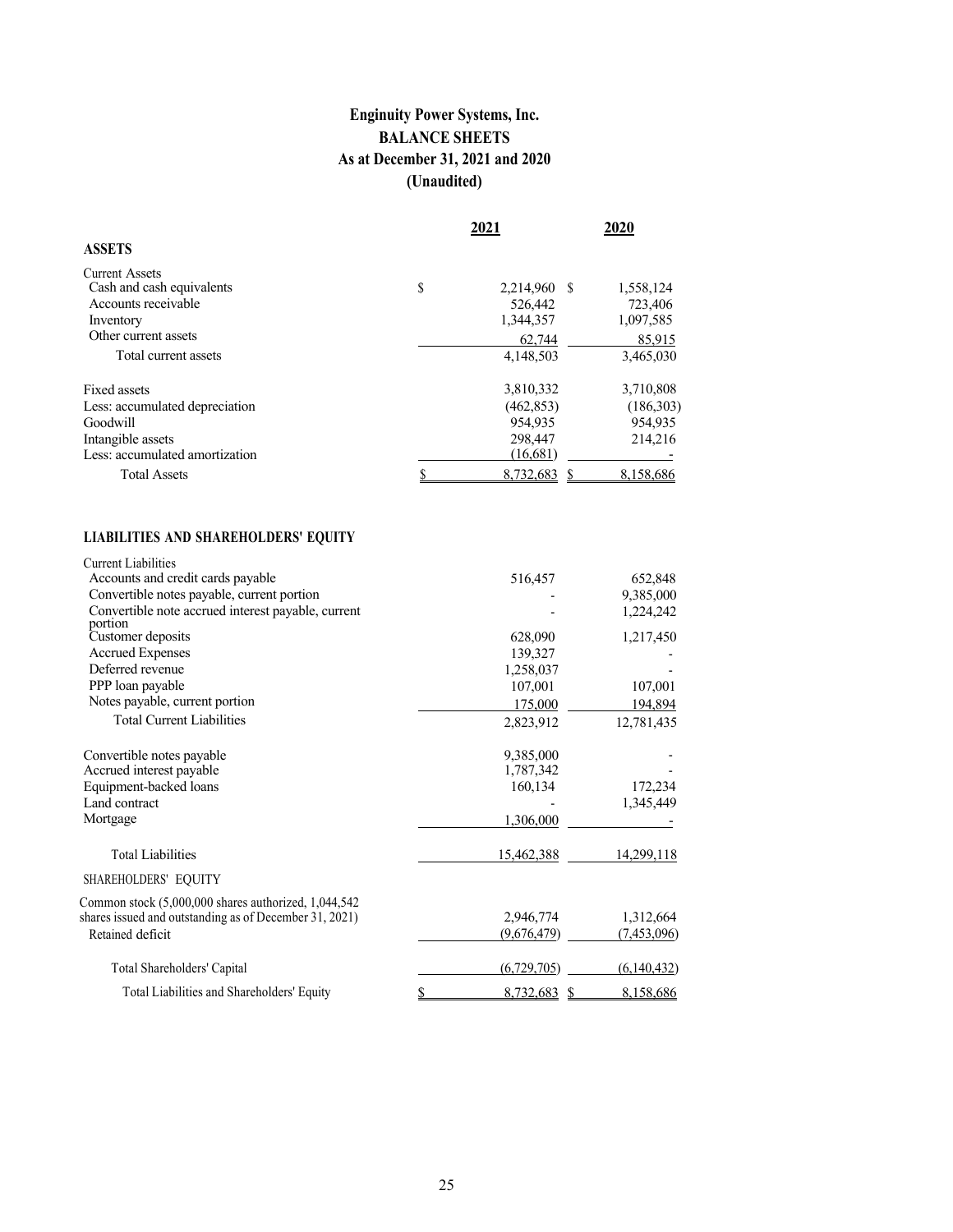#### **Enginuity Power Systems, Inc. STATEMENTS OF OPERATIONS For Years Ending December 31, 2021 and 2020 (Unaudited)**

|                                  | 2021               | 2020        |
|----------------------------------|--------------------|-------------|
| Revenues, net                    | \$<br>9,362,531 \$ | 5,625,363   |
| Cost of goods sold-- materials   | 4,343,545          | 2,993,503   |
| Cost of goods sold-- labor       | 947,893            | 519,033     |
| Cost of goods sold-- other       | 1,172,088          | 560,474     |
| Gross profit                     | 2,899,005          | 1,552,353   |
| Operating expenses               |                    |             |
| Marketing and selling            | 567,312            | 413,098     |
| Engineering and professional     | 375,391            | 375,273     |
| Other general and administrative | 2,933,118          | 2,600,878   |
| Total operating expenses         | 3,875,821          | 3,389,249   |
| Net Operating Income (Loss)      | (976, 816)         | (1,836,896) |
| PPP forgiveness income           |                    | 420,200     |
| Profit Sharing (expense)         | (165,370)          |             |
| Interest (expense)               | (787, 805)         | (593, 023)  |
| Depreciation (expense)           | (221, 131)         | (159,750)   |
| Amortization (expense)           | (72,261)           | (45,032)    |
| Tax (provision) benefit          |                    |             |
| Net Income (Loss)                | (2,223,383)        | (2,214,501) |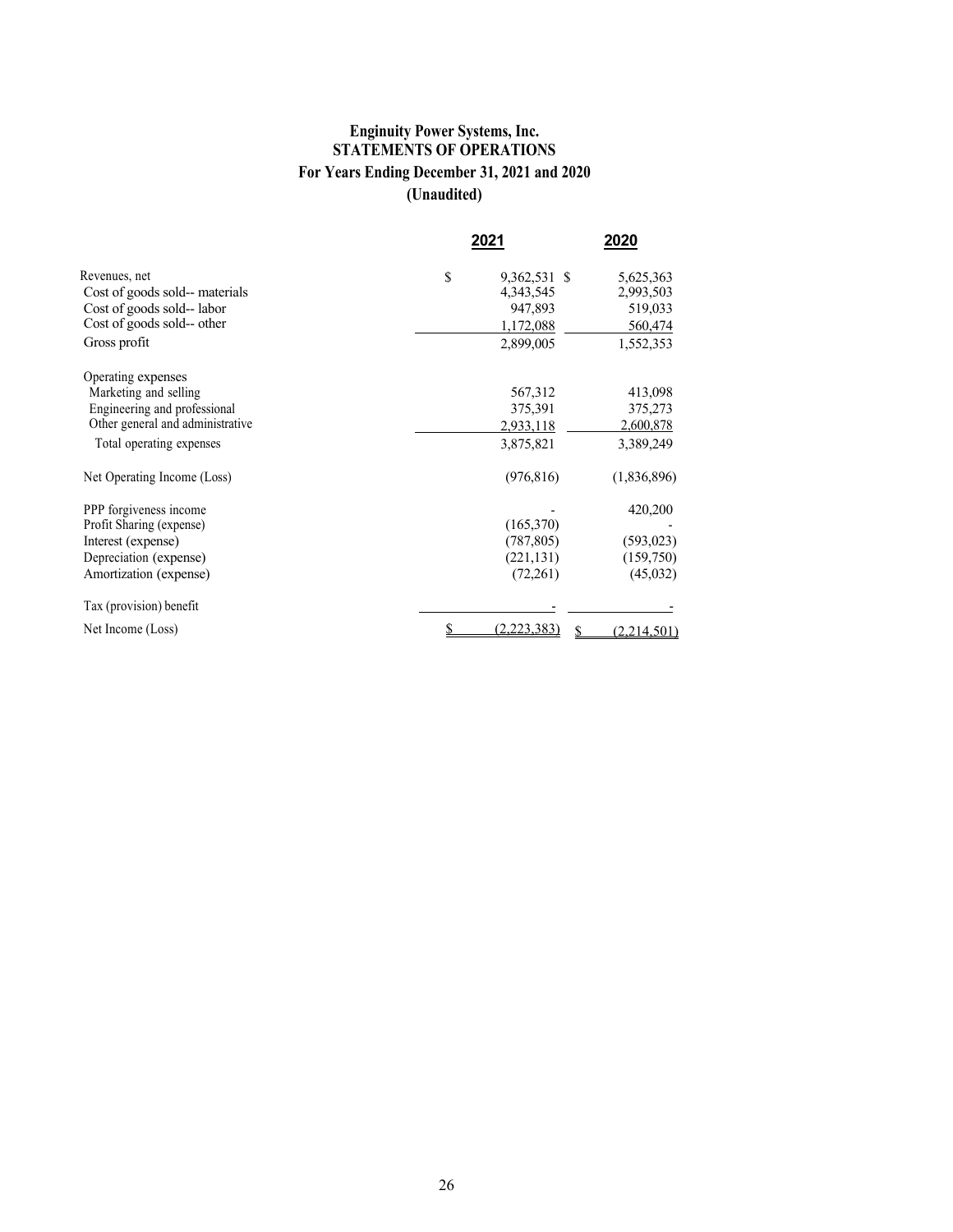## **Enginuity Power Systems, Inc. STATEMENT OF CHANGES TO SHAREHOLDERS' EQUITY For Years Ending December 31, 2021 and 2020**

# **(Unaudited)**

|                                        | Common Stock |            | Retained Deficit |                  | Shareholders Capital |             |
|----------------------------------------|--------------|------------|------------------|------------------|----------------------|-------------|
| <b>Balance as of January 1, 2020</b>   | \$           | 412,660 \$ |                  | $(5,238,595)$ \$ |                      | (4,825,935) |
| Capital contributions                  |              | 900,004    |                  |                  |                      | 900,004     |
| Net Income (Loss)                      |              |            |                  | (2,214,501)      |                      | (2,214,501) |
| <b>Balance as of December 31, 2020</b> |              | 1,312,664  |                  | (7,453,096)      |                      | (6,140,432) |
| Capital contributions                  |              | 1,634,110  |                  |                  |                      | 1,634,110   |
| Net Income/(Loss)                      |              |            |                  | (2,223,383)      |                      | (2,223,383) |
| <b>Balance as of December 31, 2021</b> | - \$         | 2,946,774  | -S               | $(9.676.479)$ \$ |                      | (6,729,705) |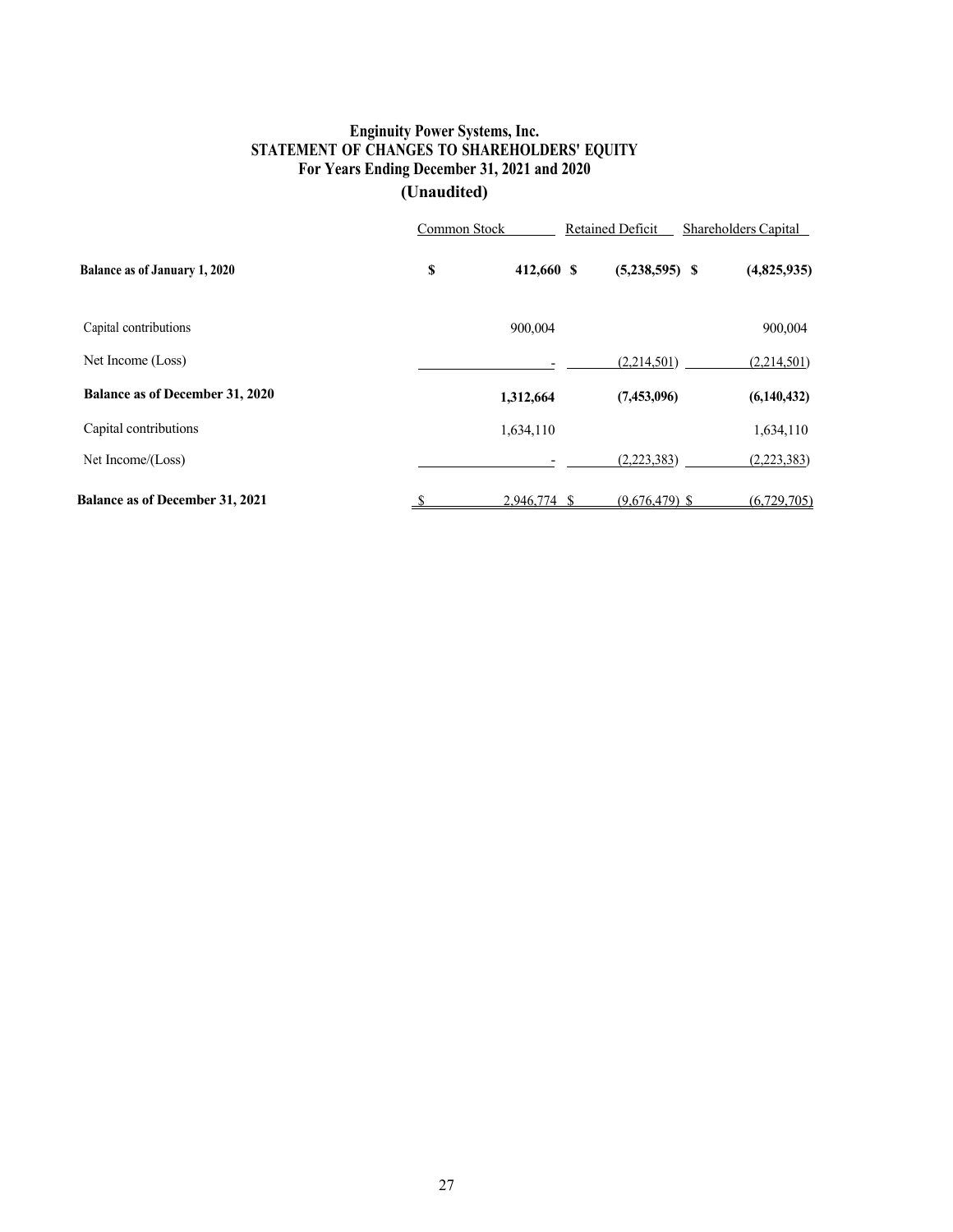#### **Enginuity Power Systems, Inc. STATEMENTS OF CASH FLOWS For Years Ending December 31, 2021 and 2020 (Unaudited)**

|                                                          | 2021        | 2020        |  |
|----------------------------------------------------------|-------------|-------------|--|
| <b>Operating Activities</b>                              |             |             |  |
| Net Income (Loss)                                        | (2,223,383) | (2,214,501) |  |
| Adjustments to reconcile net income (loss)               |             |             |  |
| to net cash provided by operations:                      |             |             |  |
| Add back: depreciation                                   | 221,131     | 159,750     |  |
| Add back: amortization                                   | 72,261      |             |  |
| Changes in operating asset and liabilities:              |             |             |  |
| (Increase) Decrease in accounts receivable               | 196,964     | (723, 406)  |  |
| (Increase) Decrease in inventory                         | (246,772)   | (1,097,585) |  |
| (Increase) Decrease in other current assets              | 23,171      | (85,915)    |  |
| Increase (Decrease) in accounts payable                  | (136,391)   | 639,317     |  |
| Increase (Decrease) in customer deposits                 | (589,360)   | 1,217,450   |  |
| Increase (Decrease) in accrued expenses                  | 139,327     |             |  |
| Increase (Decrease) in Deferred Revenue                  | 1,258,037   |             |  |
| Increase (Decrease) in convertible note interest payable | 563,100     | 528,642     |  |
| Net cash used in operating activities                    | (721, 915)  | (1,576,248) |  |
| <b>Investing Activities</b>                              |             |             |  |
| Capital expenditures                                     | (183,755)   | (4,462,275) |  |
| Net cash used in investing activities                    | (183,755)   | (4,462,275) |  |
| <b>Financing Activities</b>                              |             |             |  |
| Capital contributions                                    | 1,634,110   | 900,004     |  |
| Decrease in N/P's and Mortgage                           | (71, 604)   |             |  |
| Proceeds from convertible and other notes payable        |             | 4,819,578   |  |
| Net change in cash from financing activities             | 1,562,506   | 5,719,582   |  |
| Net change in cash and cash equivalents                  | 656,836     | (318,946)   |  |
| Cash and cash equivalents at beginning of period         | 1,558,124   | 1,877,070   |  |
| Cash and cash equivalents at end of period               | 2,214,960   | 1,558,124   |  |
|                                                          |             |             |  |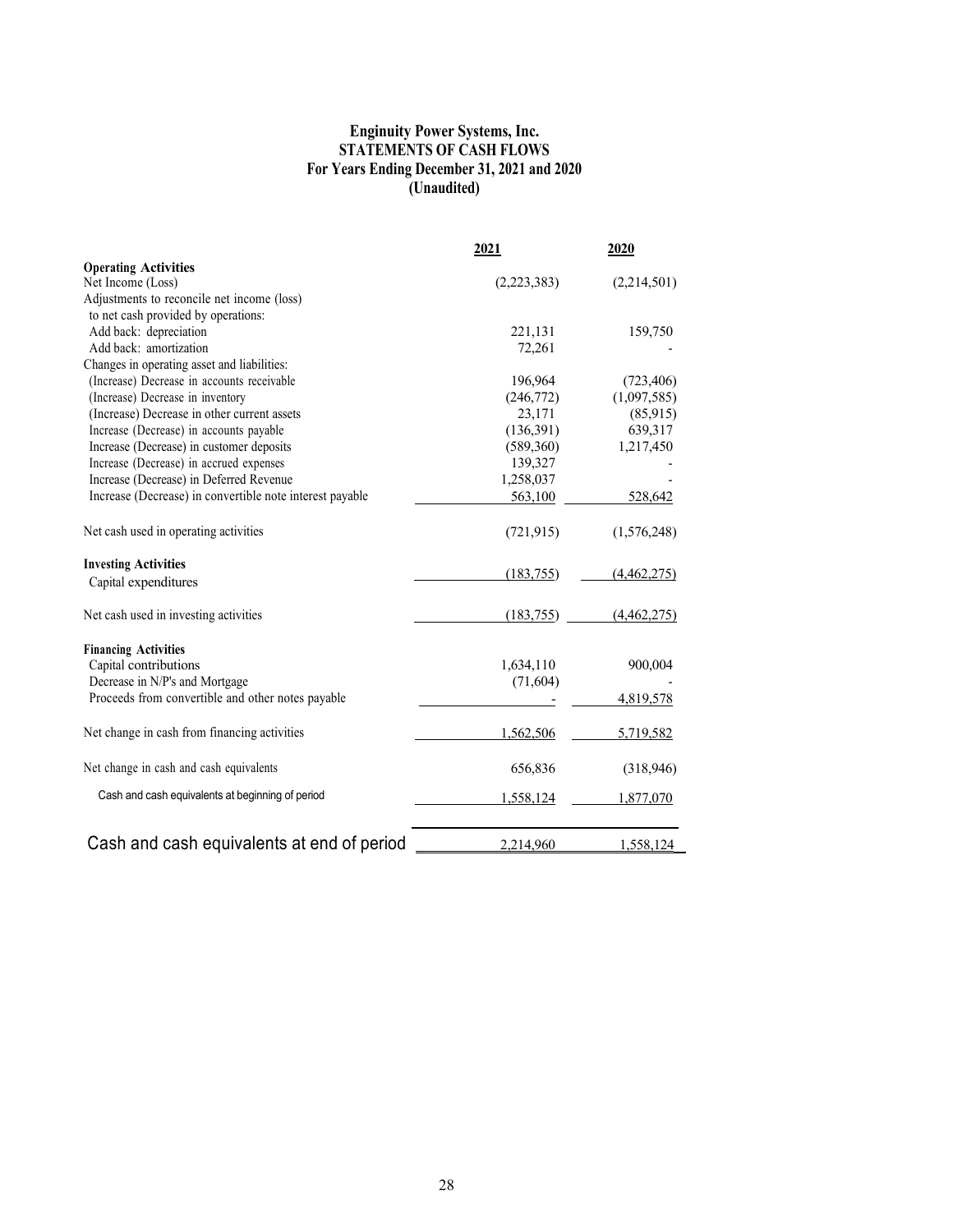#### **Enginuity Power Systems, Inc. NOTES TO FINANCIAL STATEMENTS AS OF DECEMBER 31, 2021 AND 2020 (Unaudited)**

#### *NOTE 1- NATURE OF OPERATIONS*

ENGINUITY POWER SYSTEMS, INC. (which may be referred to as the "Company", "we", "us", or "our") was a corporation originally formed as Warren Engine Company, Inc. under the laws of Virginia on November 7, 2015. On March 25, 2020, the Company redomiciled to Delaware and was renamed as Enginuity Power Systems, Inc. The Company manufactures and develops high performance automobile engine and part upgrades.

#### *Acquisition*

In the first quarter of 2020, the Company acquired Katech, a limited liability company based in Michigan for approximately \$2,198,000. The purchase price consideration consisted of \$675,000 in cash, \$900,000 in acquirer's stock and liabilities assumed of approximately \$624,000. The results of Katech have been consolidated with the Company for financial statement presentation purposes. Subsequent the acquisition, the Company also acquired, from a different seller, the building that Katech had occupied in exchange for \$1,882,967 (net of seller concessions) payable as cash considerations of \$464,729 and a seller- financed promissory note for the balance.

#### *NOTE 2- SUMMARY OF SIGNIFICANT ACCOUNTING POLICIES*

#### *Basis of Presentation*

The accounting and reporting policies of the Company conform to accounting principles generally accepted in the United States of America ("US GAAP"). In the opinion of management, all adjustments considered necessary for the fair presentation of the financial statements for the years presented have been included.

#### *Use of Estimates*

The preparation of financial statements in conformity with accounting principles generally accepted in the United States requires management to make certain estimates and assumptions that affect the amounts reported in the financial statements and footnotes thereto. Actual results could materially differ from these estimates. It is reasonably possible that changes in estimates will occur in the near term.

Significant estimates inherent in the preparation of the accompanying financial statements include valuation of provision for refunds and chargebacks, equity transactions and contingencies.

#### *Risks and Uncertainties*

The Company's business and operations are sensitive to general business and economic conditions in the United States and other countries that the Company operations in. A host of factors beyond the Company's control could cause fluctuations in these conditions. Adverse conditions may include recession, downturn or otherwise, local competition or changes in consumer taste. These adverse conditions could affect the Company's financial condition and the results of its operations.

#### *Concentration of Credit Risk*

The Company maintains its cash with a major financial institution located in the United States of America, which it believes to be credit worthy. The Federal Deposit Insurance Corporation insures balances up to \$250,000. At times, the Company may maintain balances in excess of the federally insured limits.

#### *Cash and Cash Equivalents*

The Company considers short-term, highly liquid investment with original maturities of three months or less at the time of purchase to be cash equivalents. Cash consist of funds held in the Company's checking account. As of December 31, 2021 and 2020, the Company had \$ 2,214,960 and \$ 1,558,124 of cash on hand, respectively.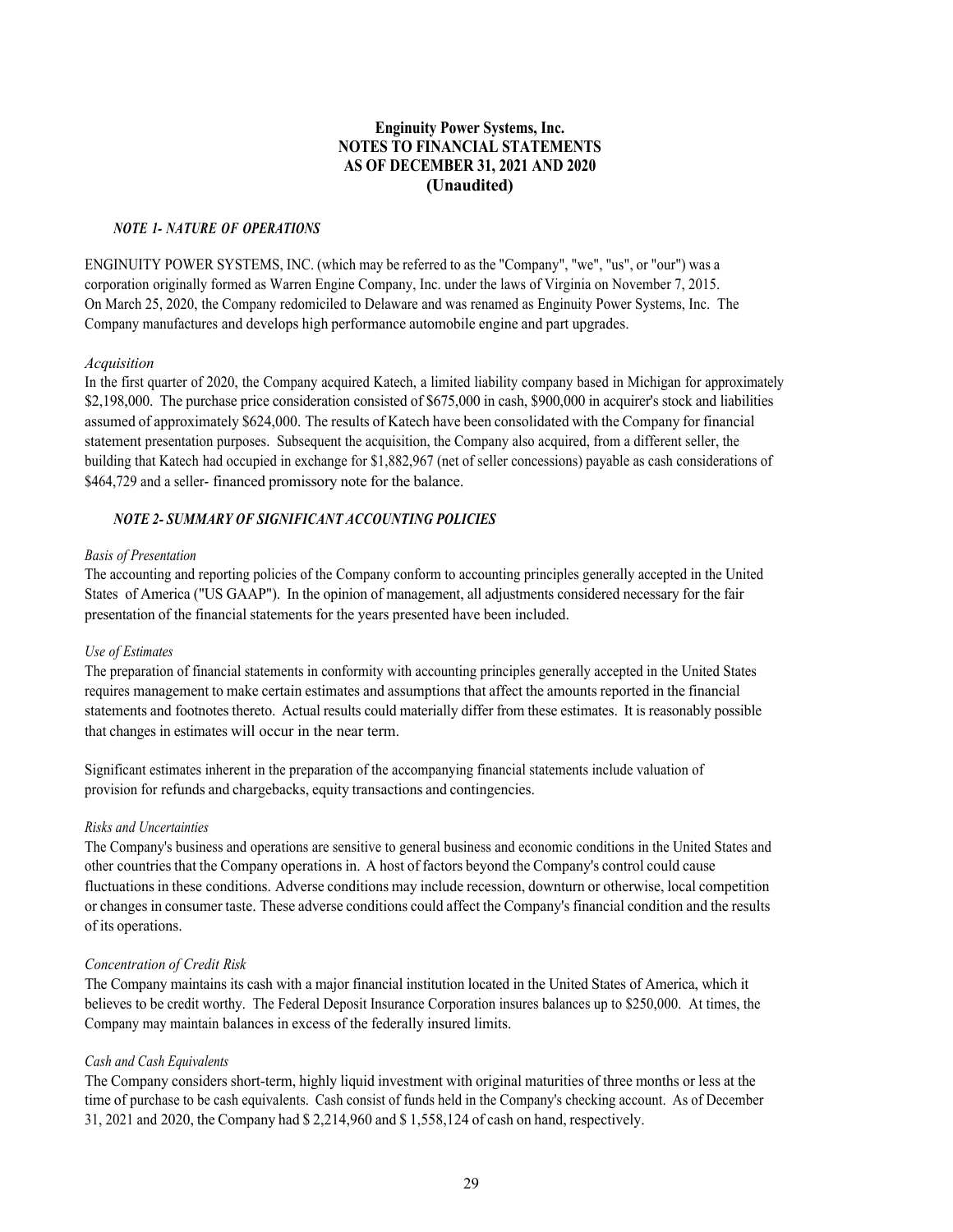#### *Fixed Assets*

Property and equipment is recorded at cost. Expenditures for renewals and improvement that significantly add to the productive capacity or extend the useful life of an asset are capitalized. Expenditures for maintenance and repairs are charged to expense. When equipment is retired or sold, the cost and related accumulated depreciation are eliminated from the accounts and the resultant gain or loss is reflected in income.

Depreciation and amortization is provided using the straight-line method, based on useful lives of the assets which range from 3 to 20 years.

The Company reviews the carrying value of property and equipment for impairment whenever events and circumstances indicate that the carrying value of an asset may not be recoverable from the estimated future cash flows expected to result from its use and eventual disposition. In cases where undiscounted expected future cash flows are less than the carrying value, an impairment loss is recognized equal to an amount by which the carrying value exceeds the fair value of assets.

#### *Income Taxes*

Income Taxes are provided for the tax effects of transactions reporting in the financial statements and consist of taxes currently due plus deferred taxes related primarily to differences between the basis of receivables, inventory, property and equipment, intangible assets, and accrued expenses for financial and income tax reporting. The deferred tax assets and liabilities represent the future tax return consequences of those differences, which will either be taxable or deductible when the assets and liabilities are recovered or settled. Deferred tax assets are reduced by a valuation allowance when, in the opinion of management, it is more likely than not that some portion or all of the deferred tax assets will not be realized. Any deferred tax items of the Company have been fully valued based on the determination of Company that the utilization of any deferred tax assets is uncertain.

The Company complies with FASB ASC 740 for accounting for uncertainty in income taxes recognized in a company's financial statements, which prescribes a recognition threshold and measurement process for financial statement recognition and measurement of a tax position taken or expected to be taken in a tax return. For those benefits to be recognized, a tax position must be more-likely than-not to be sustained upon examination by taxing authorities. FASB ASC 740 also provides guidance on derecognition, classification, interest and penalties, accounting in interim periods, disclosure and transition. Based on the Company's evaluation, it has been concluded that there are no significant uncertain tax positions requiring recognition in the Company's financial statements.

The Company believes that its income tax positions would be sustained on audit and does not anticipate any adjustments that would result in a material change to its financial position.

#### *Revenue Recognition*

The Company recognizes revenue in accordance with ASC 606 when it has satisfied the performance obligations under an arrangement with the customer reflecting the terms and conditions under which products or services will be provided, the fee is fixed or determinable, and collection of any related receivable is probable. ASC Topic 606, "Revenue from Contracts with Customers" establishes principles for reporting information about the nature, amount, timing and uncertainty of revenue

and cash flows arising from the entity's contracts to provide goods or services to customers. Revenues are recognized when control of the promised goods or services are transferred to a customer, in an amount that reflects the consideration that the Company expects to receive in exchange for those goods or services. The Company applies the following five steps in order to determine the appropriate amount of revenue to be recognized as it fulfills its obligations under each of its agreements:

1) identify the contract with a customer; 2) identify the performance obligations in the contract; 3) determine the transaction price; 4) allocate the transaction price to performance obligations in the contract; and 5) recognize revenue as the performance obligation is satisfied.

The Company earns revenues through the sale of its manufactured power systems.

*Accounts Receivable*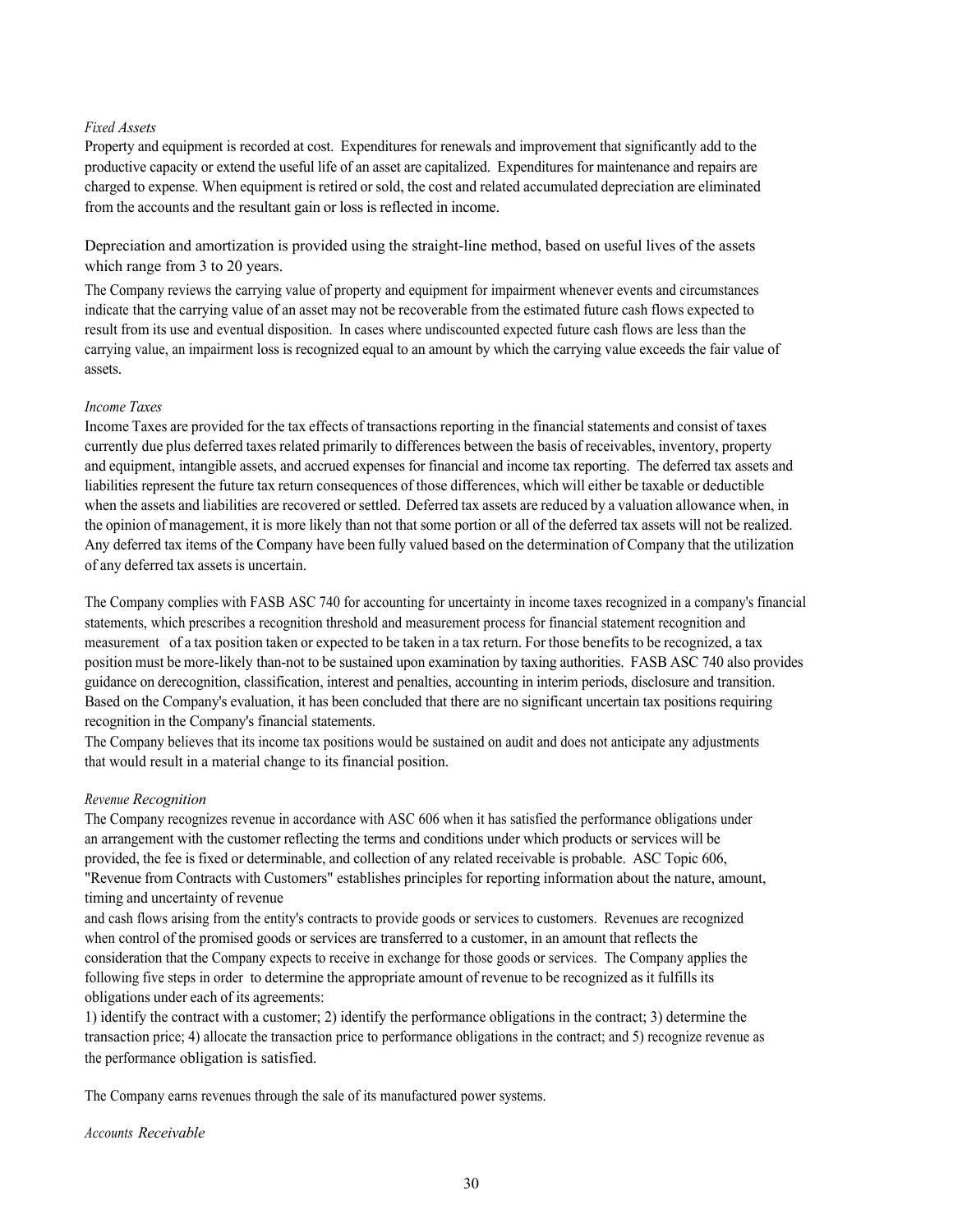The allowance for uncollectible accounts is evaluated on a regular basis by management and is based upon management's periodic review of the collectability of the receivables in light of historical experience, the nature and type of account, adverse situations that may affect the payor's ability to repay and prevailing economic conditions. This evaluation is inherently subjective, as it requires estimates that are susceptible to significant revision as more information becomes available. Accounts are deemed to be past due upon invoice due date.

Receivables deemed uncollectible are charged off against the allowance when management believes the assessment of the above factors will likely result in the inability to collect the past due accounts. The Company's standard terms and conditions with commercial accounts generally requires payment within 30 days of the invoice date, however, timing of payment of specific customers may be separately negotiated.

#### *Advertising*

The Company expenses advertising costs as they are incurred.

#### *Recent Accounting Pronouncements*

In June, 2019, FASB amended ASU No. 2019-07, Compensation- Stock Compensation, to expand the scope of Topic 718, Compensation Stock Compensation, to include share-based payment transactions for acquiring goods and services from nonemployees. The new standard for nonpublic entities will be effective for fiscal years beginning after December 15, 2019, and interim periods within fiscal years beginning after December 15, 2020, and early application is permitted. We are currently evaluating the effect that the updated standard will have on the financial statements and related disclosures.

In August 2019, amendments to existing accounting guidance were issued through Accounting Standards Update 2019-15 to clarify the accounting for implementation costs for cloud computing arrangements. The amendments specify that existing guidance for capitalizing implementation costs incurred to develop or obtain internal-use software also applies to implementation costs incurred in a hosting arrangement that is a service contract. The guidance is effective for fiscal years beginning after December 15, 2020, and interim periods within fiscal years beginning after December 15, 2021, and early application is permitted. We are currently evaluating the effect that the updated standard will have on the financial statements and related disclosures.

The FASB issues ASUs to amend the authoritative literature in ASC. There have been a number of ASUs to date, including those above, that amend the original text of ASC. Management believes that those issued to date either (i) provide supplemental guidance, (ii) are technical corrections, (iii) are not applicable to us or (iv) are not expected to have a significant impact on our financial statements.

#### *NOTE 3- DEBT*

The Company's obligations relate to convertible loans totaling \$9,385,000 (not including accrued but unpaid interest), and equipment backed loans, other loans and an obligation on a mortgage all totaling \$ 1,641,134. The Company records these loans as current or long term based on the maturity date. The equipment-backed loans, other loans and mortgage require monthly payments. The convertible loans were issued in five tranches as of December 31, 2021 as follows: